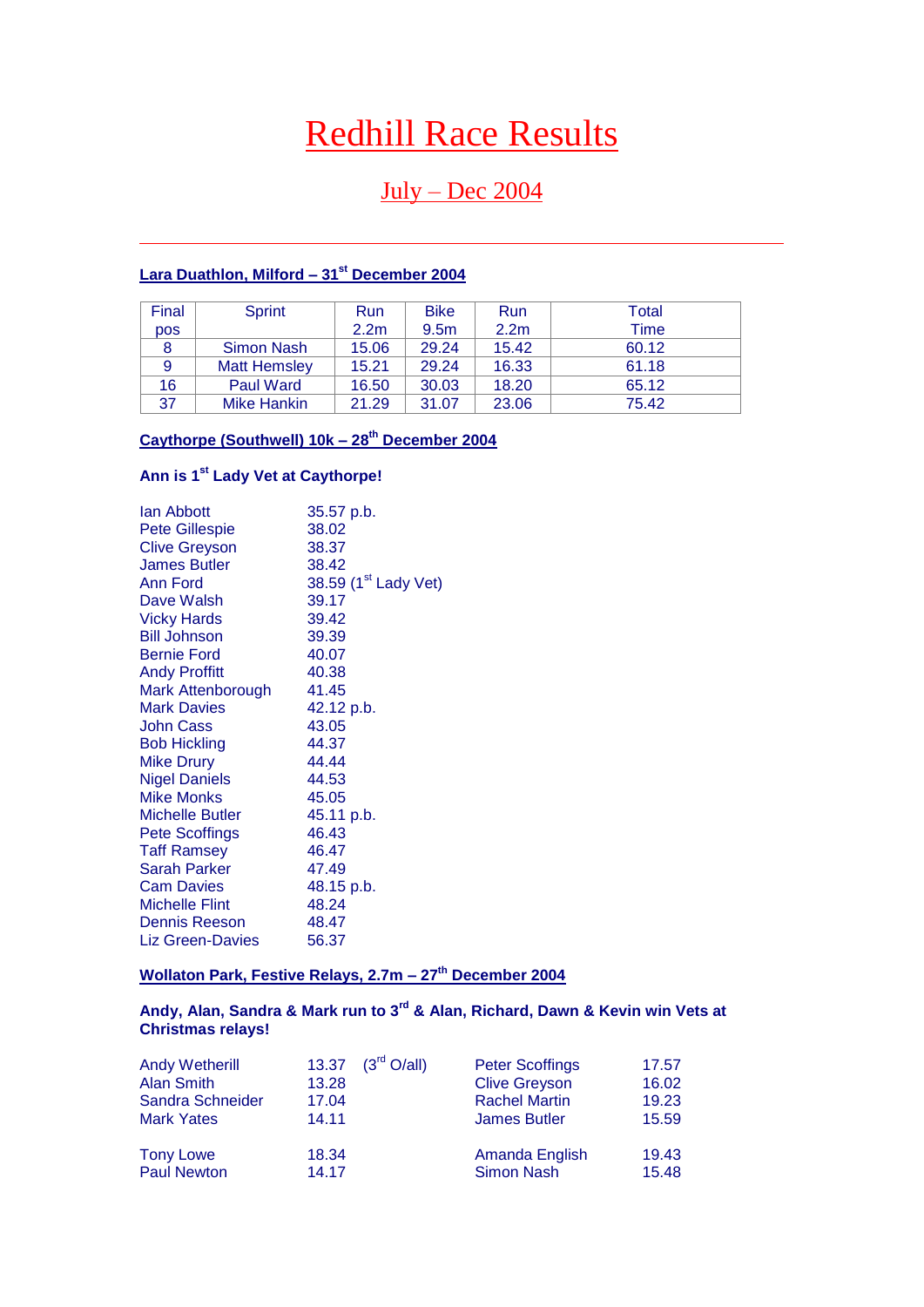| <b>Michelle Butler</b> | 18.29 |                        | <b>Helen Rope</b>      | 20.51 |
|------------------------|-------|------------------------|------------------------|-------|
| <b>Steve Humber</b>    | 14.57 |                        | Lee Stubbs             | 15.49 |
| Alan Maddocks          | 15.28 |                        | <b>Kevin Humphreys</b> | 18.06 |
| <b>Richard Hammond</b> | 16.43 |                        | <b>Paul Ward</b>       | 17.26 |
| Dawn Hart              | 19.13 | (1 <sup>st</sup> Vets) | <b>Lisa Tarry</b>      | 20.08 |
| <b>Kevin Squires</b>   | 16.23 |                        | <b>Bruce Olpin</b>     | 17.15 |

#### **Bolsover 10k – 19th December 2004**

#### **Andy W wins the Bolsover 10k whilst Tina & Bill also win category prizes!**

Bolsover is always cold, whatever the temperature in Nottingham it will be colder at this race venue. The course however although exposed, is popular and is probably the flattest (excluding Caythorpe) at this time of the year. It was also the final Grand Prix race of the year guaranteeing a good turn out from the club. The usual breeze pushed everyone out to the half way point in a brisk time but the incline between  $6$  - 7k and the now head wind slowed  $2^{nd}$  half splits. Andy always runs this course and ran to victory, Ian ran his  $2^{nd}$  p.b. this month just missing 36 minutes and Matt broke 40 minutes for the  $1<sup>st</sup>$  time. Bill also retained his category title & Tina running her 1<sup>st</sup> race since the summer was also 1<sup>st</sup> in her category. (p.s. – Anybody want a wall clock?)

| <b>Andy Wetherill</b>   | 33.16(1 <sup>st</sup> )     |
|-------------------------|-----------------------------|
| lan Abbott              | 36.12 p.b.                  |
| <b>Matt Hemsley</b>     | 39.13 p.b.                  |
| <b>Bill Johnson</b>     | 41.33 $(1st M60)$           |
| <b>Bettina Kneller</b>  | 42.58 (1 <sup>st</sup> F45) |
| <b>Kevin Humphreys</b>  | 43.15                       |
| <b>Sandra Schneider</b> | 43.29                       |
| John Cass               | 43.43                       |
| <b>Paul Ward</b>        | 44.49                       |
|                         | 45.13                       |
| <b>Mark Davies</b>      |                             |
| Mike Monks              | 45.32                       |
| <b>Mike Drury</b>       | 45.47                       |
| <b>Tim Cunnington</b>   | 45.48                       |
| <b>Steve Kneller</b>    | 46.39                       |
| <b>Michelle Butler</b>  | 47.13                       |
| Dennis Reeson           | 47.30                       |
| <b>Rachel Martin</b>    | 48.22                       |
| Sarah Parker            | 48.48                       |
| <b>Michelle Flint</b>   | 49.04                       |
| <b>Cam Davies</b>       | 49.13                       |
| Amanda English          | 53.01                       |
| <b>Phil Hopewell</b>    | 53.53                       |
| Liz Green-Davies        | 57.29                       |
| Lisa Coleman            | 58.14                       |
| Lynn Cowie              | 81.22                       |
|                         |                             |

### **Keyworth Turkey Trot ½ marathon – 12th December 2004**

#### **Vicky runs to 2nd at Keyworth!**

For those that didn't attend the club party & for those highly tuned athletics that did and still ran the next day here are the full Redhill results.

| lan Abbott               | 79.46 p.b.                   |
|--------------------------|------------------------------|
| <b>Pete Gillespie</b>    | 82.44                        |
| <b>Vicky Hards</b>       | 87.23 (2 <sup>nd</sup> lady) |
| <b>Mark Attenborough</b> | 89.48 p.b.                   |
| <b>John Cass</b>         | 96.54                        |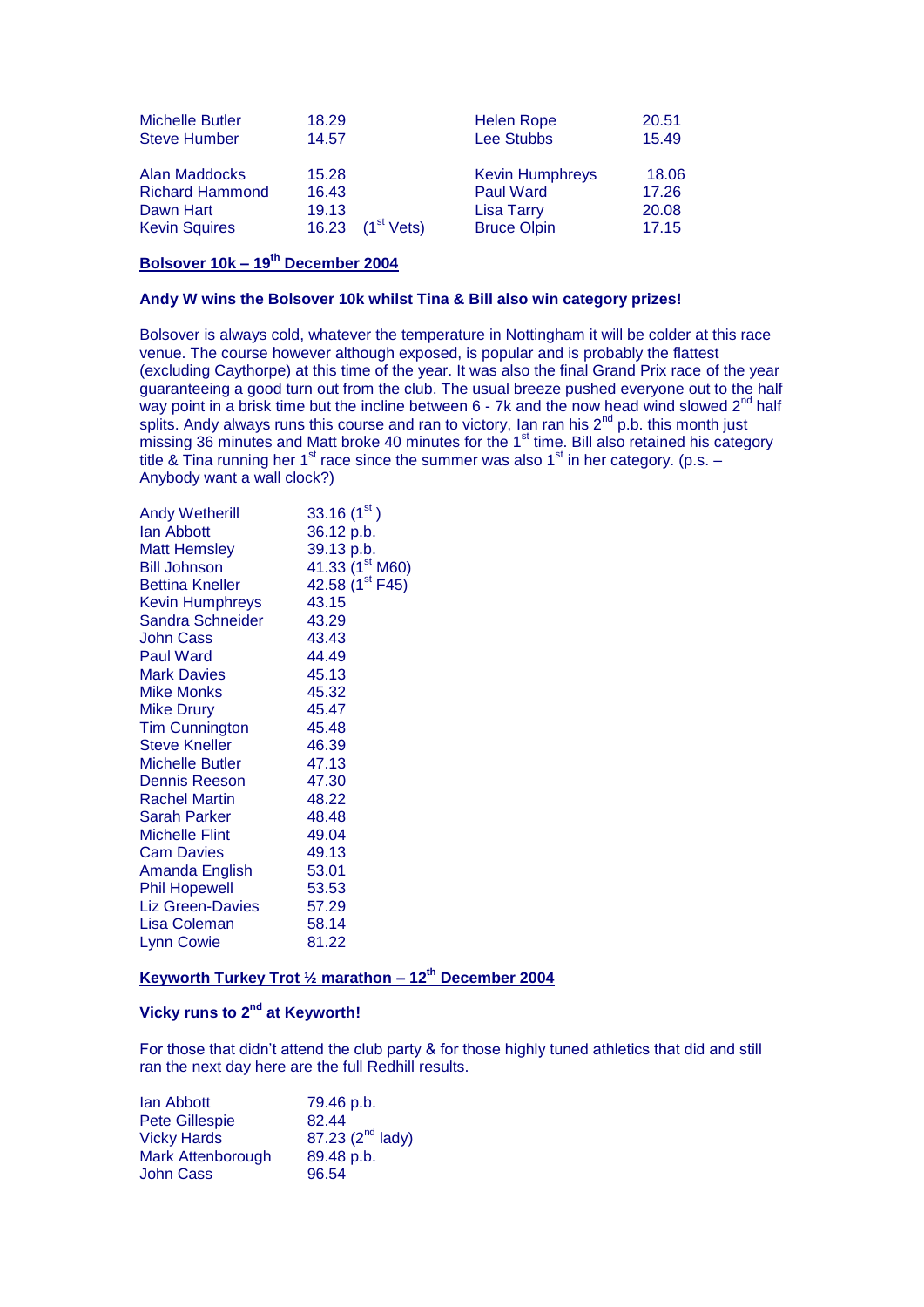| <b>Mike Drury</b>     | 98.08  |
|-----------------------|--------|
| <b>Nigel Daniels</b>  | 98.33  |
| <b>Andrew Norton</b>  | 99.32  |
| <b>Pete Scoffings</b> | 105.20 |
| <b>Bob Hickling</b>   | 107.28 |
| <b>Dennis Reeson</b>  | 108.10 |
| <b>Beth Cooper</b>    | 114.31 |
| Amanda English        | 118.46 |
| <b>Paul Ward</b>      | 118.46 |

#### **East Midlands X/country, Long Eaton – 5 th December 2004**

#### **Andy T wins at Long Eaton together with Redhill's mens senior and Vets teams!**

| 1               | 30.42 | <b>Andy Tarry</b>      | 14 | 20.30 | <b>Rachel Martin</b>   |
|-----------------|-------|------------------------|----|-------|------------------------|
| 8               | 32.35 | <b>Martin McHale</b>   | 18 | 20.50 | Amanda English         |
| 9               | 32.36 | <b>Kevin Squires</b>   | 19 | 20.50 | <b>Sarah Costin</b>    |
| 10              | 32.43 | lan Abbot              | 23 | 22.17 | <b>Liz Green Davis</b> |
| 12 <sup>°</sup> | 32.50 | <b>Andy Profitt</b>    |    |       |                        |
| 20              | 33.54 | <b>Stan Pascoe</b>     |    |       |                        |
| 22              | 34.40 | <b>James Butler</b>    |    |       |                        |
| 24              | 34.54 | <b>Matt Hemsley</b>    |    |       |                        |
| 32              | 35.32 | <b>Pete Gillespie</b>  |    |       |                        |
| 44              | 37.23 | Dave Tetley            |    |       |                        |
| 52 <sub>2</sub> | 38.35 | <b>Geoff Jackson</b>   |    |       |                        |
| 55              | 39.47 | <b>Tim Cunnington</b>  |    |       |                        |
| 59              | 40.22 | <b>Nigel Daniels</b>   |    |       |                        |
| 63              | 41.05 | <b>Bob Hayes</b>       |    |       |                        |
| 66              | 42.51 | <b>Chris Middleton</b> |    |       |                        |
| 70              | 44.12 | <b>Andy Philips</b>    |    |       |                        |
|                 |       |                        |    |       |                        |

- 
- 
- 74 49.34 Keith Palmer

### **Clowne ½ marathon – 28th November 2004**

| Mike Monks          | 1.41.16 |
|---------------------|---------|
| Dennis Reeson       | 1.47.41 |
| <b>Bob Hickling</b> | 1.48.40 |

### **Leeds Abbey Dash 10k – 28th November 2004**

Andy Weatherill  $32.50$  (1<sup>st</sup> V45, 2<sup>nd</sup> Vet)

#### **North Midlands X/country, Sutton Ashfield – 27th November 2004**

| 6  | <b>Andy Weatherill</b> | Ann Ford                |
|----|------------------------|-------------------------|
| 19 | <b>Mark Yates</b>      | <b>Rachel Martin</b>    |
| 47 | <b>Andy Tarry</b>      | <b>Liz Green Davies</b> |
| 56 | lan Abbott             | <b>Michelle Flint</b>   |
| 62 | <b>Andy Proffitt</b>   | <b>Lynn Cowie</b>       |
| 71 | <b>Kevin Squires</b>   |                         |
| 76 | Simon Nash             |                         |
| 80 | <b>Pete Gillespie</b>  |                         |
| 97 | <b>Martyn McHale</b>   |                         |
|    |                        |                         |

- 102 Clive Greyson
- 110 Bill Johnson
- 112 Mark Attenborough
- 135 Geoff Jackson
- 168 John Cass<br>172 Bruce Olpir
- 
- 172 Bruce Olpin<br>178 Paul Ward Paul Ward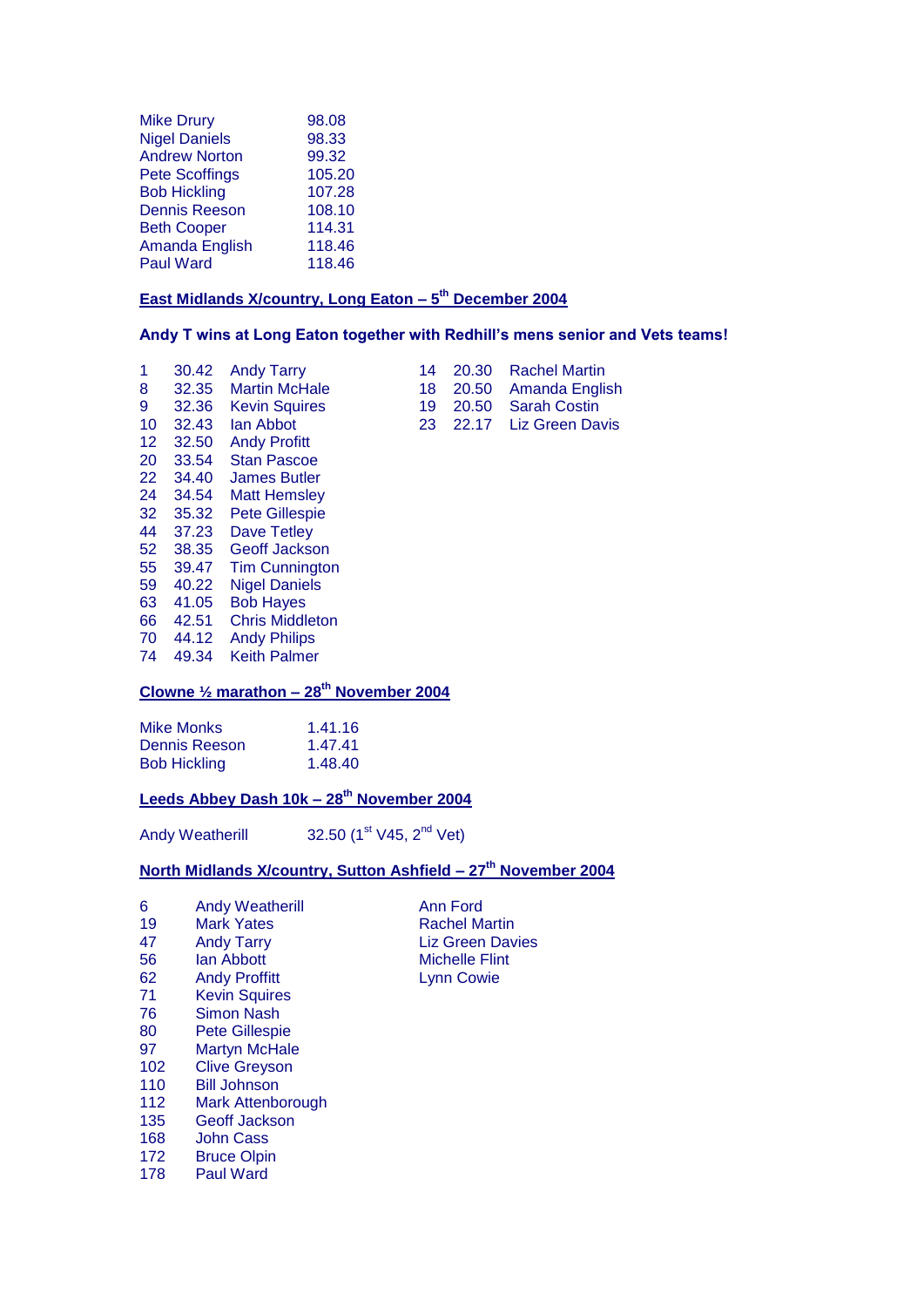- 190 Kevin Humphreys
- 192 Chris Middleton

### **British & Northern Ireland X/country Masters, Croyden – 20th November 2004**

#### **Ann & Andy were both in action in this Masters x/country international event with Ann winning individual silver & England team Gold.**

| Ann Ford               |       | 24.44 (individual F50 silver & England team Gold) |
|------------------------|-------|---------------------------------------------------|
| <b>Andy Weatherill</b> | 29.19 |                                                   |

#### **Leicester Marathon – 21st November 2004**

15 Dave Walsh 2.59.57

#### **Llandudno 10m – 21st November 2004**

| <b>Helen Burrell</b> | 62.36 $(2^{nd}$ F40) |
|----------------------|----------------------|
| <b>Taff Ramsey</b>   | 78.15                |

#### **East Midlands X/country, Holme P – 21st November 2004**

| 5  | <b>Mark Yates</b>      | 2  | Jane Pidgeon         |
|----|------------------------|----|----------------------|
| 16 | Martyn McHale          | 24 | <b>Rachel Martin</b> |
| 19 | <b>Stan Pascoe</b>     |    |                      |
| 24 | <b>Kevin Squires</b>   |    |                      |
| 31 | <b>Pete Gillespie</b>  |    |                      |
| 32 | <b>Richard Mayes</b>   |    |                      |
| 37 | Mark Attenborough      |    |                      |
| 39 | <b>Arthur Hancock</b>  |    |                      |
| 43 | John Lowton            |    |                      |
| 47 | Richard Hammond        |    |                      |
| 48 | Dave Tetley            |    |                      |
| 62 | <b>Andy Barks</b>      |    |                      |
| 66 | <b>Chris Middleton</b> |    |                      |
| 67 | <b>Bob Hayes</b>       |    |                      |
| 69 | <b>Tim Cunnington</b>  |    |                      |
| 80 | <b>Noel McGuinness</b> |    |                      |
| 81 | <b>Andy Phillips</b>   |    |                      |
|    |                        |    |                      |

#### **Heanor 10k – 21st November 2004**

Heanor may not be flat but is usually good for a reasonable time (with a Christmas pudding to add) but heavy rain led to mud on about 3k of the course slowing times this year and brought many home in a state similar to those that ran the East Midlands X/country the same morning. (Well that's my excuse anyway although others may differ in their opinion, e.g. p.b. for Ian!)

| lan Abbott              | 36.16 p.b.                  |
|-------------------------|-----------------------------|
| <b>Clive Greyson</b>    | 37.25                       |
| <b>James Butler</b>     | 39.09                       |
| <b>Bill Johnson</b>     | 41.27 (1 <sup>st</sup> M60) |
| Sandra Schneider        | 42.17                       |
| John Cass               | 43.51                       |
| <b>Nigel Daniels</b>    | 44.39                       |
| <b>Kevin Humphreys</b>  | 45.00                       |
| <b>Paul Ward</b>        | 45.46                       |
| <b>Michelle Flint</b>   | 49.25                       |
| <b>Dennis Reeson</b>    | 50.40                       |
| <b>Cam Davies</b>       | 51.07                       |
| <b>Liz Green-Davies</b> | 52.44                       |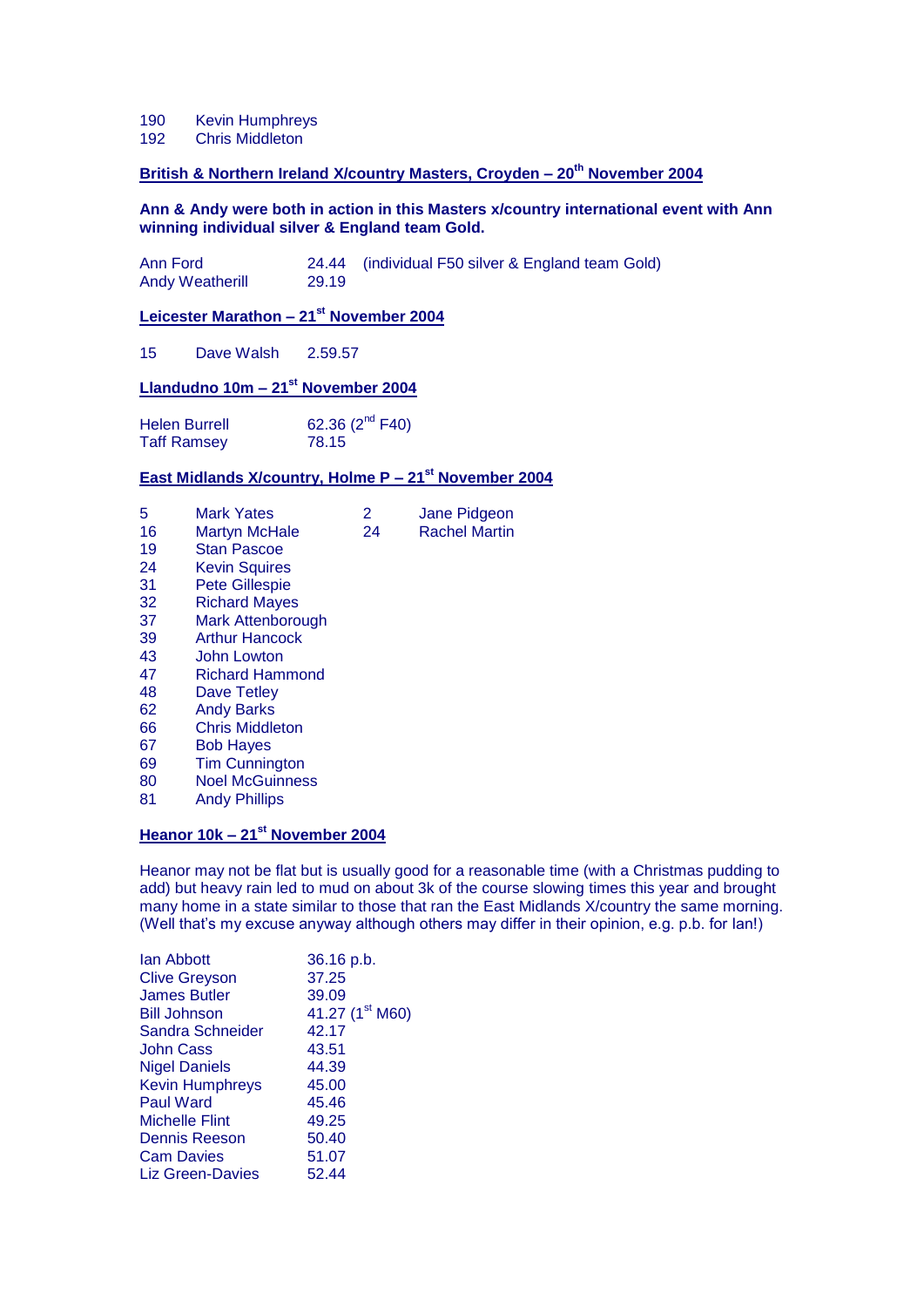#### **Boston 5m – 14th November**

Dennis Reeson 36.45

#### **Great Bakewell pudding fell race – 14th November 2004**

| <b>Sarah Costin</b>  | 59.18 (2nd lady) |
|----------------------|------------------|
| <b>Paul Ward</b>     | 60.27            |
| David English        | 61.56            |
| Amanda English       | 67.36            |
| <b>Rachel Martin</b> | 68.55            |
| liz Green-Davis      | 72.16            |

#### **Shepshed 7m – 7 th November 2004**

Whilst the Redhill masses celebrated Paula's New York win in style in Ashbourne, Matt ran his 2<sup>nd</sup> p.b. in 2 weeks at Shepshed.

Matt Hemsley 45.24 p.b.<br>Mike Drury 53.06 Mike Drury

#### **National X/country relays, Berry Hill – 6 th November 2004**

53 Redhill Road Runners 'A' 38:35 A Ford (46) 11:57<br>S Scheider (38) 12:18  $(38)$  12:18 M Flint (53) 14:20 73 Redhill Road Runners 'B' 47:25 R Martin (82) 13:42 L GreenDavis (78) 14:31 L Cowie (73) 19:12 J Pidgeon  $11.33$  (2<sup>nd</sup> claim) S Costin  $12:32$   $(2^{nd}$  claim) 58 Redhill Road Runners 'A' 1:10:18 M Clapp (75) 17:14

 A Wetherall (50) 16:37 S Humber M Yates (58) 17:36

#### 82 Redhill Road Runners 'B' 1:14:29 I Abbott (106) 18:26 S Pascoe (94) 18:38

| L Stubbs | $(88)$ 18:37 |
|----------|--------------|
| M McHale | $(82)$ 18:48 |
|          |              |

#### 109 Redhill Road Runners 'C' 1:23:23 C Greyson (123) 19:40 J Cass (122) 21:51 D Giles (118) 20:42 P Ward (109) 21:10

**Worksop ½ marathon – 31st October 2004**

**Andy is 1st Vet in Worksop ½ marathon!**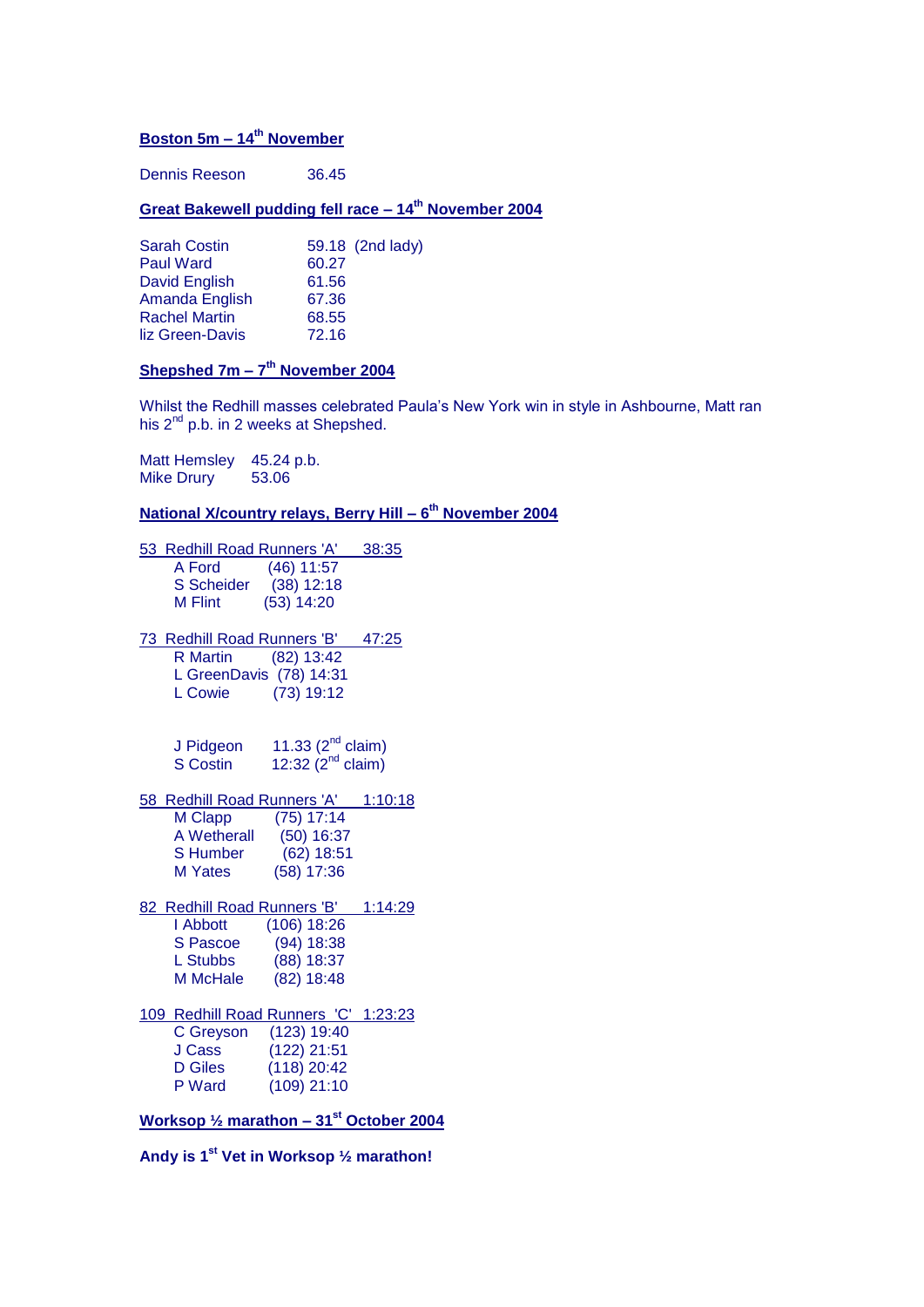| <b>Andy Wetherill</b> | 1.13.36 $(1st Vet)$ |
|-----------------------|---------------------|
| <b>Tom Rawsterne</b>  | 1.19.24             |
| <b>Clive Greyson</b>  | 1.21.42             |
| lan Abbott            | 1.21.59             |
| <b>Kevin Squires</b>  | 1.24.58             |
| <b>Andy Proffitt</b>  | 1.25.46             |
| <b>Matt Hemsley</b>   | 1.25.58 p.b.        |
| <b>Arthur Hancock</b> | 1.32.54             |
| Sandra Schneider      | 1.34.36 p.b.        |
| Dave Tetley           | 1.35.09             |
| <b>Nigel Daniels</b>  | 1.37.25             |
| <b>John Cass</b>      | 1.37.33             |
| <b>Steve Price</b>    | 1.38.20 p.b.        |
| Mike Monks            | 1.38.50             |
| Pete Scoffings        | 1.44.34 p.b.        |
| <b>Dennis Reeson</b>  | 1.45.51             |
| <b>Bob Hickling</b>   | 1.47.22             |
| <b>Sarah Parker</b>   | 1.49.06             |
| <b>Taff Ramsey</b>    | 1.52.08             |
| <b>Beth Cooper</b>    | 1.52.18 p.b.        |
| <b>Rachel Martin</b>  | 1.59.00             |
| Dave Musgrove         | 2.45.36             |
| <b>Barry Davies</b>   | 2.51.04             |

### **North Midlands X/country – 30th October 2004**

| 6   | <b>Andy Wetherill</b> | 5  | <b>Helen Burrell</b>    |
|-----|-----------------------|----|-------------------------|
| 45  | <b>Martyn McHale</b>  | 18 | Ann Ford                |
| 55  | <b>Steve Humber</b>   | 48 | <b>Michelle Butler</b>  |
| 58  | <b>James Butler</b>   | 60 | <b>Rachel Martin</b>    |
| 70  | <b>Andy Tarry</b>     | 71 | <b>Liz Green-Davies</b> |
| 72  | <b>Noel McGuiness</b> |    |                         |
| 84  | <b>Stan Pascoe</b>    |    |                         |
| 101 | <b>Bill Johnson</b>   |    |                         |
| 123 | Geoff Jackson         |    |                         |
| 150 | <b>Andy Barkes</b>    |    |                         |
| 167 | <b>Bruce Oplin</b>    |    |                         |

# **Commando Challenge 7m, Devon – 24th October 2004**

# **Amanda, Dave & Paul are 4th out of 147 mixed team's in Devon's mud!**

| Amanda English | 1.17.00 |
|----------------|---------|
| Dave English   | 1.17.00 |
| Paul Ward      | 1.17.00 |

# **Dave Lewis 16m trail, Kelham, Newark – 17th October 2004**

#### **Dave wins Newark trail event!**

1 Dave Walsh 2.08.18

# **Scott King 5m – 17th October 2004**

# **Andy is 2nd & many p.b.'s by club members at Scott King!**

| 26.34 ( $2^{nd}$ senior & $1^{st}$ Vet) |
|-----------------------------------------|
|                                         |
|                                         |
|                                         |
|                                         |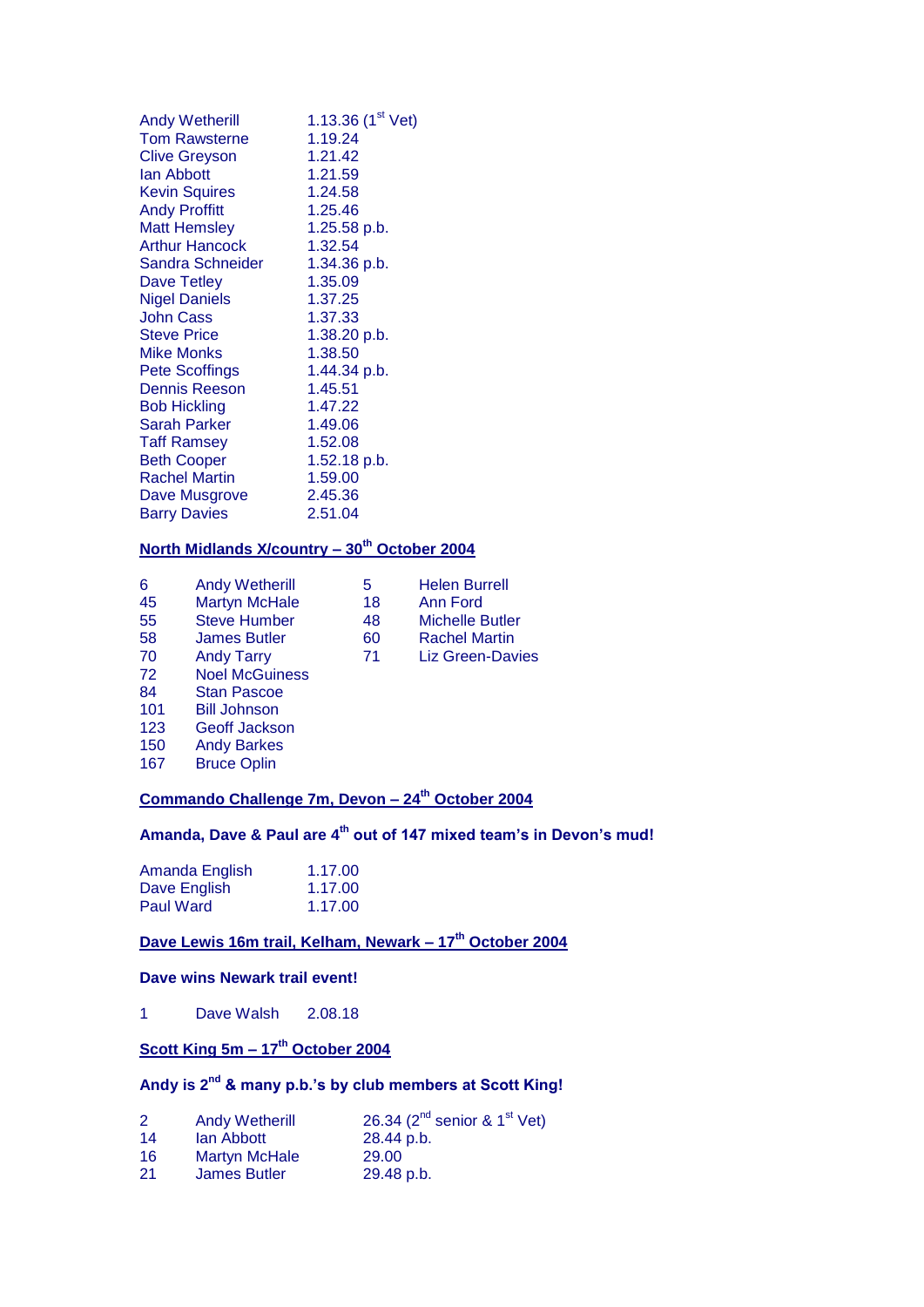| 29  | <b>Richard Mayes</b>   | 30.42      |
|-----|------------------------|------------|
| 31  | <b>Matt Hemsley</b>    | 31.08 p.b. |
| 33  | <b>Mark Anslow</b>     | 31.24      |
| 35  | <b>David Giles</b>     | 31.36      |
| 43  | <b>lan Hales</b>       | 32.19      |
| 44  | Mark Attenborough      | 32.29 p.b. |
| 51  | <b>Geoff Jackson</b>   | 32.49      |
| 57  | <b>Paul Ward</b>       | 33.09 p.b. |
| 62  | <b>John Cass</b>       | 33.45      |
| 73  | <b>Kevin Humphreys</b> | 34.21      |
| 77  | <b>Bob Hayes</b>       | 34.34      |
| 87  | <b>Nigel Daniels</b>   | 35.24      |
| 95  | <b>Bob Hickling</b>    | 35.46 p.b. |
| 102 | <b>Tim Cunnington</b>  | 36.02      |
| 109 | <b>Andrew Philips</b>  | 36.13      |
| 113 | <b>Andy Stredder</b>   | 36.31      |
| 114 | <b>Michelle Butler</b> | 36.31 p.b. |
| 138 | <b>Dawn Hales</b>      | 37.37      |
| 140 | <b>Michelle Flint</b>  | 37.41      |
| 141 | <b>Dennis Reeson</b>   | 37.45      |
| 146 | Amanda English         | 38.02      |
| 149 | Paul Hodgkinson        | 38.12      |
| 160 | <b>Ruth Sturt</b>      | 38.28      |
| 217 | <b>Phil Hopewell</b>   | 41.50      |
| 248 | <b>Lesley Ward</b>     | 44.10      |
| 284 | <b>Colin Peet</b>      | 46.47      |
|     |                        |            |

# **Bridlington ½ marathon – 17th October 2004**

John Kelly 94.59

# **Bestwood Park 10k, 10th October 2004**

# **Paul runs to 2nd in home territory!**

| <b>Paul Newton</b>     | 35.30 |
|------------------------|-------|
| <b>Andy Profitt</b>    | 38.46 |
| <b>James Butler</b>    | 39.43 |
| <b>Pete Gillespie</b>  | 42.10 |
| Mark Attenborough      | 42.24 |
| <b>Dave Giles</b>      | 42.33 |
| <b>Steve Price</b>     | 44.28 |
| Mark Davis             | 45.19 |
| <b>Bob Hayes</b>       | 45.40 |
| <b>Nigel Daniels</b>   | 46.42 |
| <b>John Lovett</b>     | 47.37 |
| <b>Pete Scoffings</b>  | 47.42 |
| <b>Tony Curtis</b>     | 47.54 |
| <b>Helen Metcalfe</b>  | 48.27 |
| <b>Michelle Butler</b> | 49.02 |
| <b>Bob Hickling</b>    | 49.10 |
| <b>Mark Taylor</b>     | 49.23 |
| <b>Dennis Reeson</b>   | 50.19 |
| <b>Barry Stockton</b>  | 50.38 |
| <b>Phil Hopewell</b>   | 55.01 |
| <b>Alun McCarthy</b>   | 58.13 |
| <b>Karen Edge</b>      | 59.13 |
| Lisa Coleman           | 60.32 |
| Sarah Freeman          | 60.53 |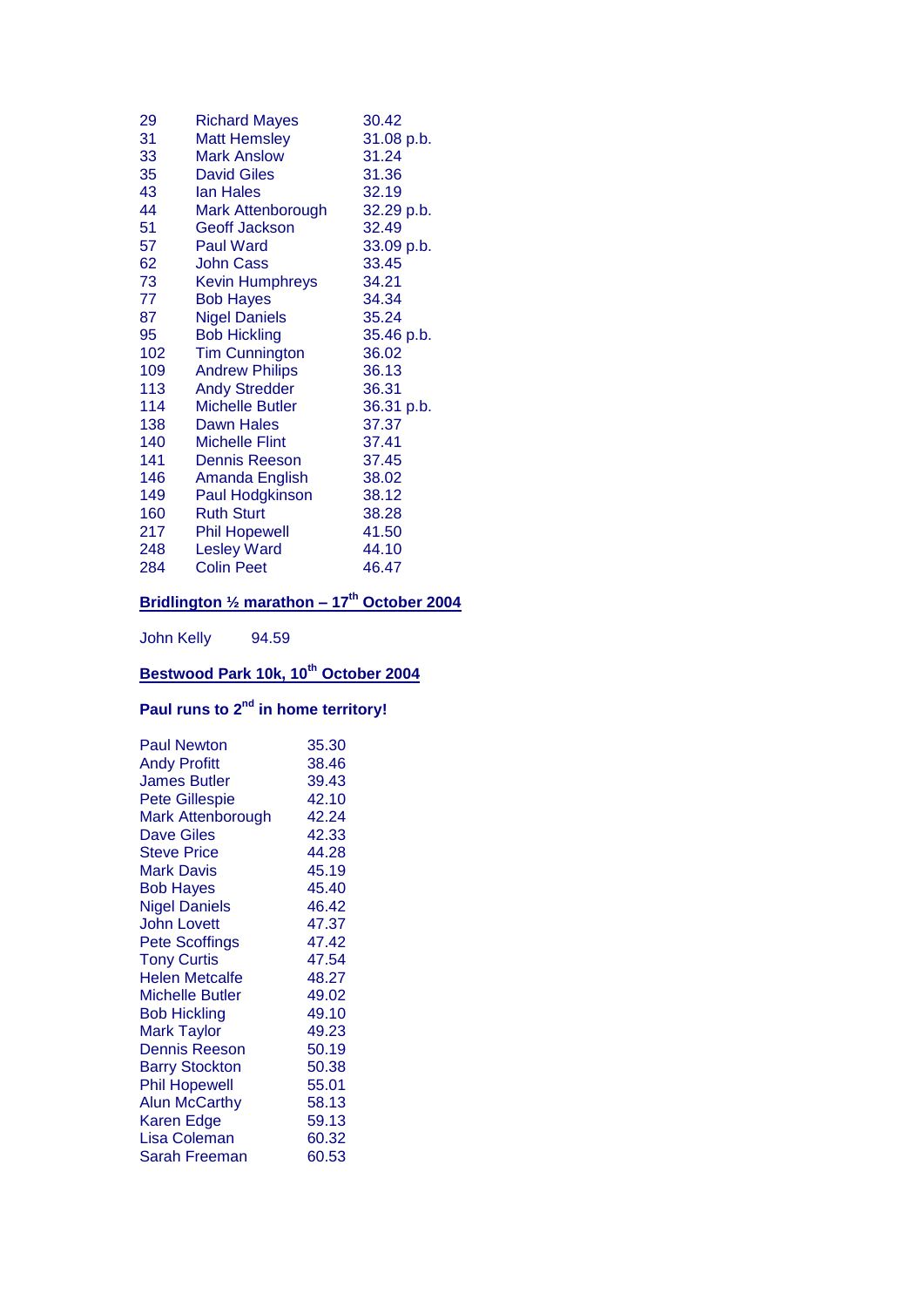#### **North Midlands X/Country, Marketon Park – 9 th October 2004**

#### **Andy & Helen are both 1st Vets home whilst the ladies & men's vets teams are also 3rd in the opening North Midlands race of the season**.

Ladies teams – Derby 16, Charnwood 16, Redhill 33, Harborough 67,

| 6(1 <sup>st</sup> Vet) | <b>Helen Burrell</b>   | 6(1 <sup>st</sup> vet) |
|------------------------|------------------------|------------------------|
| 19                     | <b>Audrey McMillan</b> | 9                      |
|                        | Ann Ford               | 18                     |
|                        | Sandra Schneider       | 32                     |
|                        |                        |                        |
|                        |                        |                        |
| 207                    |                        |                        |
|                        |                        |                        |

#### **Lock Ness marathon – 3 rd October 2004**

| Pearl Dixon   | 4.16.00 |
|---------------|---------|
| Rachel Martin | 4.32.00 |

#### **Goose Fair Gallop, 5m – 3 rd October 2004**

#### **Ian, Matt & James win team prize at Kimberley!**

| lan Abbott            | 30.17           |
|-----------------------|-----------------|
| <b>James Butler</b>   | 31.24           |
| <b>Matt Hemsley</b>   | 33.53           |
| <b>Geoff Jackson</b>  | 35.40           |
| <b>Paul Ward</b>      | 36.03           |
| John Cass             | 36.42           |
| <b>Nigel Daniels</b>  | 37.34 (1st V60) |
| <b>Tim Cunnington</b> | 39.04           |
| <b>Mark Taylor</b>    | 39.45           |
| <b>Dawn Hales</b>     | 40.12           |
| <b>Michelle Flint</b> | 40.29           |
| <b>Colin Peet</b>     | 50.31           |

#### **Merrill College 10k, Derby – 3 rd October 2004**

Clive Greyson 36.49<br>Sandra Schneider 42.08 p.b. Sandra Schneider

#### **Midland X/Country relays – 2nd October 2004**

| <b>Martyn McHale</b>     | 26.21             |
|--------------------------|-------------------|
| <b>Paul Newton</b>       | 23.55             |
| <b>Steve Humber</b>      | 25.53             |
| <b>Mark Attenborough</b> | 28.02 $(15^{th})$ |

### **Retford ½ marathon – 26th September 2004**

#### **Nigel wins bronze medal in the County ½ marathon Championships !**

| Nigel Cobb            | 81.16 (County Champs V40 bronze) |
|-----------------------|----------------------------------|
| lan Abbott            | 83.20                            |
| Dave Walsh            | 85.50                            |
| <b>Arthur Hancock</b> | 94.28                            |
| <b>Mike Monks</b>     | 101.20                           |

**Great North run, ½ marathon – 26th September 2004**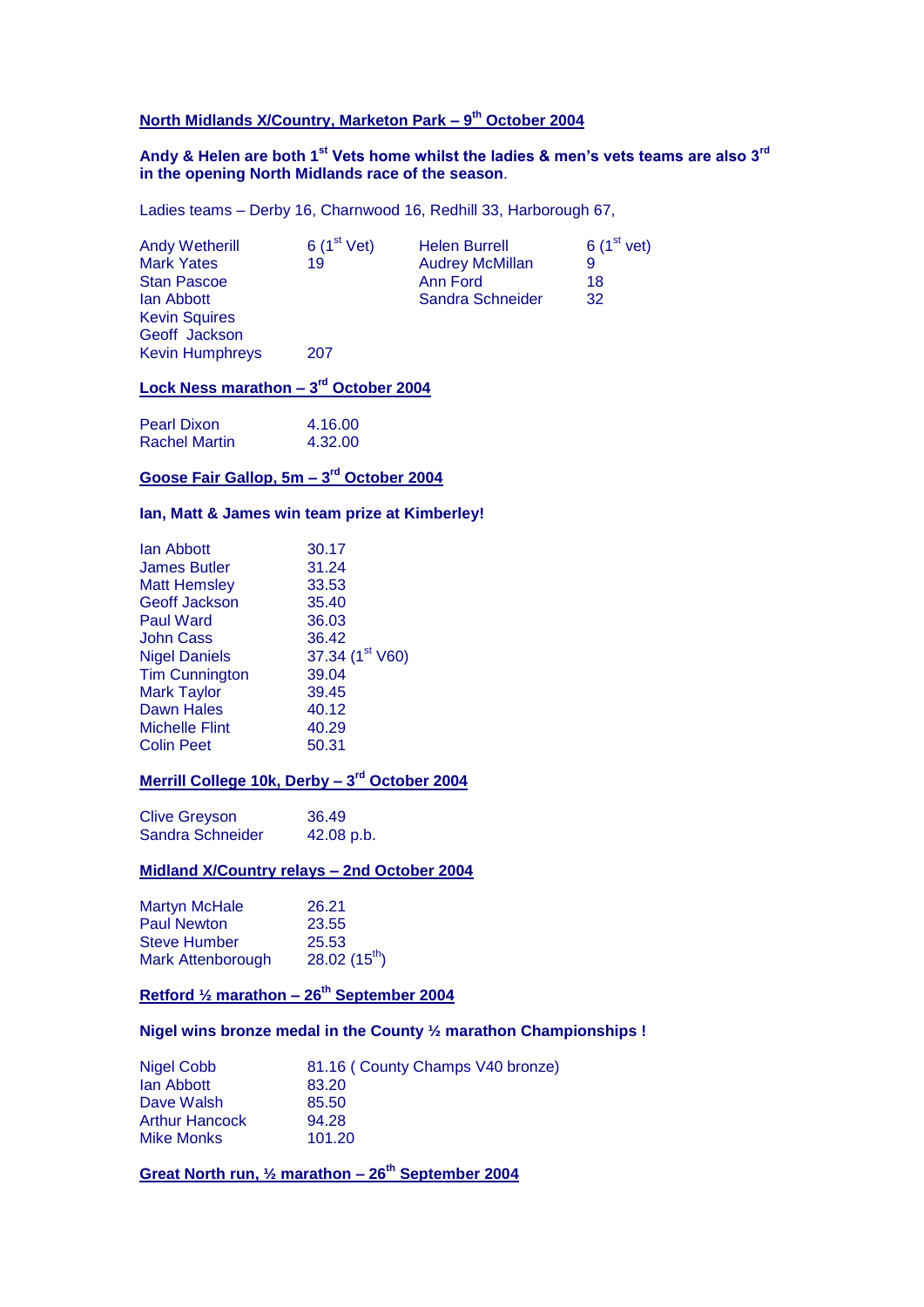| <b>Andy Wetherill</b>   | 72.20  |
|-------------------------|--------|
| <b>Stan Pascoe</b>      | 78.50  |
| <b>Chris Middleton</b>  | 97.30  |
| John Cass               | 101.00 |
| <b>Pete Scoffings</b>   | 105.42 |
| <b>Louise Tomlinson</b> | 109.00 |
| <b>Rosie Simms</b>      | 109.00 |
| <b>Barry Stockton</b>   | 123.00 |
| <b>Caroline Humber</b>  |        |
| <b>Lynn Cowie</b>       |        |
|                         |        |

#### **Northampton Triathlon – 26th September 2004**

#### **Mark wins at Northampton!**

| Final | Sprint       | Swim | <b>Bike</b>     | Run   | Total   |
|-------|--------------|------|-----------------|-------|---------|
| DOS.  |              | 414m | 20 <sub>k</sub> | 5k    | Time    |
|       | Mark Redwood | 5.15 | 32.14           | 16.40 | 54.09   |
| 15    | John O'Neill | 5.13 | 35.13           | 18.24 | 58.50   |
| 212   | Mike Hankin  | 8.52 | 39.07           | 24.40 | 1.12.49 |

# **Stanage struggle Fell race, 6m – 26th September 2004**

| <b>Andy Proffitt</b> | 48.00 |
|----------------------|-------|
| Paul Ward            | 58.00 |
| Amanada English      | 63.00 |

# **Berlin Marathon – 26th September 2004**

### **Helen B is 1st W40, 1st British lady & 21st lady overall in Germany !**

Helen Burrell 2.50.24 p.b.

### **Ladies Midland 4 stage, Sutton Park – 25th September 2004**

| Ann Ford       | 16.36          |
|----------------|----------------|
| Nicki Powers   | 20.58          |
| Michelle Flint | 19.45          |
| Fliss Garland  | 18.47 $(31st)$ |
|                |                |

Sarah Costin  $17.41$  ( $2<sup>nd</sup>$  claim)

#### **Mens Midland 6 stage, Sutton Park – 25th September 2004**

| <b>Paul Newton</b>       | 19.59             |
|--------------------------|-------------------|
| <b>David Giles</b>       | 23.15             |
| <b>Martyn McHale</b>     | 22.08             |
| <b>Mark Attenborough</b> | 23.33             |
| <b>Clive Greyson</b>     | 21.20             |
| <b>Lee Stubbs</b>        | 20.53 $(49^{th})$ |

#### **Friends 10k, West Bridgford – 19th September 2004**

**Nigel is 1st vet** in the first running of this event. (full Redhill results to follow if become available)

Nigel Cobb 37.12

**Woodhall Spa 10k – 19th September 2004**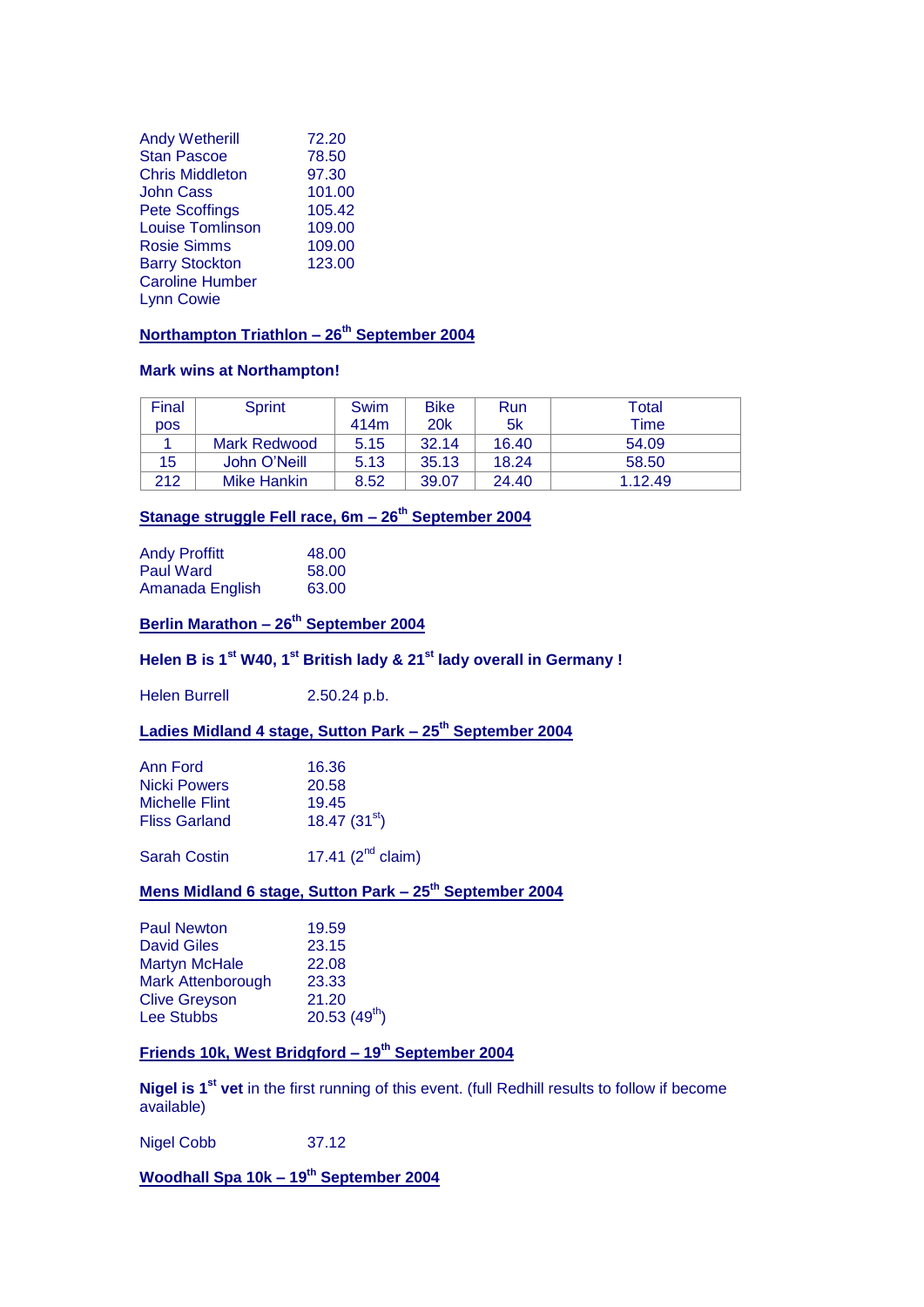| lan Abbott            | 36.39                                 |
|-----------------------|---------------------------------------|
| John Cass             | 44.26 (Don't be fooled, missed start) |
| <b>Michelle Flint</b> | 47.39                                 |
| Dennis Reeson         | 47.39                                 |

#### **Southwell, last minute triathlon – 19th September 2004**

| 24  | <b>Matt Hemsley</b>  | 1.03.47 |
|-----|----------------------|---------|
| 30  | <b>Paul Ward</b>     | 1.04.56 |
| 48  | Mike Hankin          | 1.09.26 |
| 92  | Amanda English       | 1.19.28 |
| 106 | <b>Phil Hopewell</b> | 1.26.35 |

# **National Track & Field Champs, Luton – 18th September 2004**

**Andy Wetherill is 2nd in the national vets championship!**

### **Robin Hood marathon – 12th September 2004**

#### **Mark runs to a new p.b. & is rewarded with a Silver medal in the County Championships!**

Mark Yates 2.55.14 p.b. (County Champ Silver medal) David Walsh 3.03.21 Pat McGovern 3.45.25

#### **Robin Hood ½ marathon – 12th September 2004**

Men (times per race clock, not chip.)

# **Redhills team of Alan, Paul, Julian & Stan run to 2nd place in the mens team event!**

| <b>Alan Smith</b>      | 73.08       |
|------------------------|-------------|
| <b>Paul Newton</b>     | 76.22       |
| Julian Richardson.     | 77.28       |
| <b>Stan Pascoe</b>     | 79.05       |
| <b>Tom Rawsterne</b>   | 82.01       |
| <b>Nigel Cobb</b>      | 83.31       |
| <b>Kevin Squires</b>   | 87.35       |
| <b>Richard Mayes</b>   | 88.01       |
| <b>James Butler</b>    | 88.57       |
| <b>Simon Nash</b>      | 90.18       |
| <b>Roger Nixon</b>     | 90.32       |
| lan Beckingham         | 91.00       |
| Mark Attenborough      | 92.09 p.b.  |
| <b>Bob Hayes</b>       | 95.41       |
| <b>Stuart Lake</b>     | 98.19       |
| <b>Chris Middleton</b> | 99.32       |
| <b>John Truscott</b>   | 100.58      |
| <b>Andy Phillips</b>   | 103.10      |
| <b>Tony Curtis</b>     | 103.15      |
| <b>Mark Davies</b>     | 103.29 p.b. |
| <b>Peter Scoffings</b> | 105.28 p.b. |
| <b>Bob Hickling</b>    | 106.04      |
| <b>Maurice Lever</b>   | 109.25      |
| <b>Mark Taylor</b>     | 111.13      |
| <b>Dennis Reeson</b>   | 111.20      |
| <b>Cam Davies</b>      | 112.16 p.b. |
| <b>Barry Stockton</b>  | 114.00 p.b. |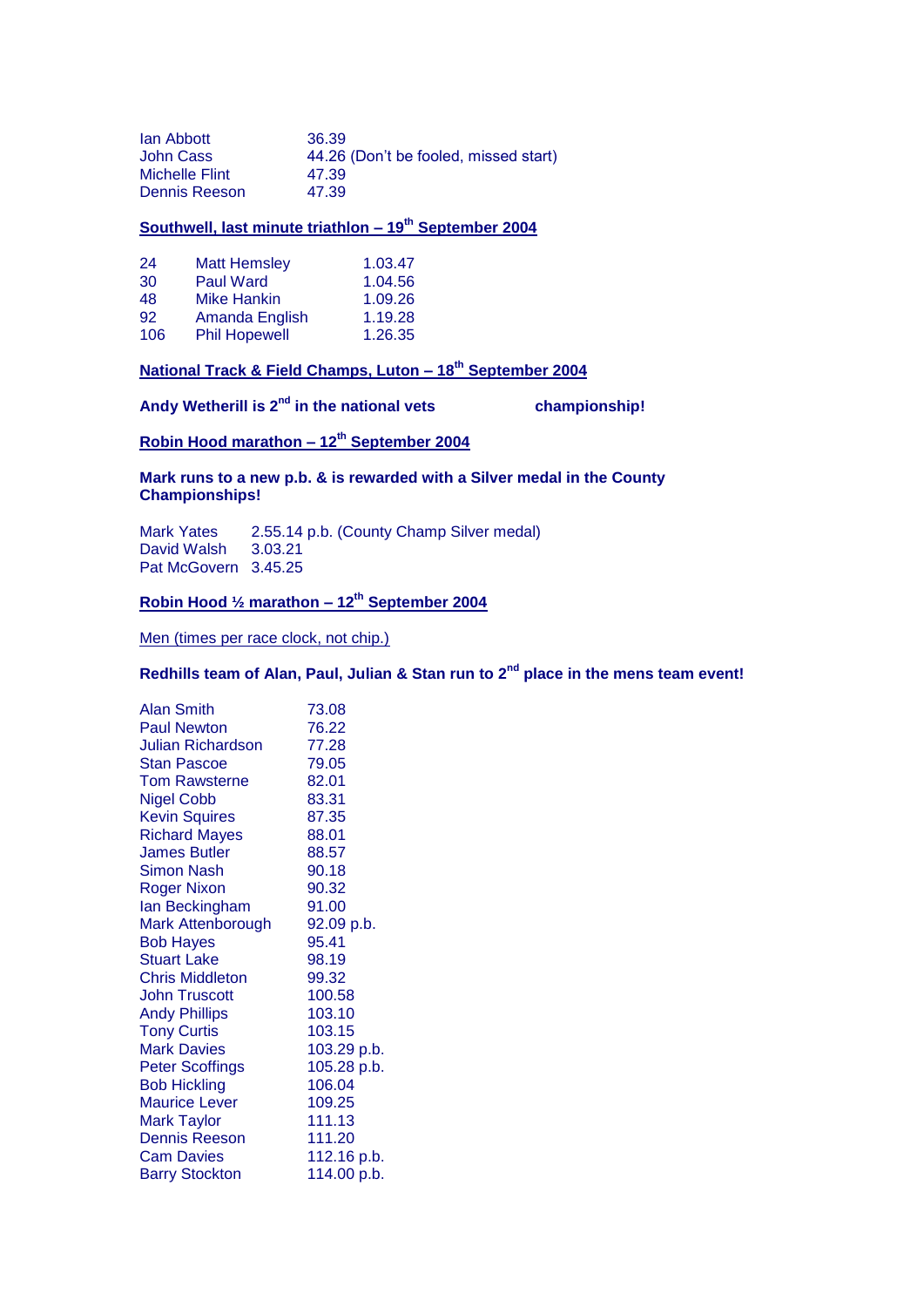| <b>Brian Moon</b><br>Dennis O'Neill<br><b>Phil Hopewell</b><br><b>Barry Davies</b><br><b>John Lowton</b> | 117.09<br>117.42<br>124.25.<br>132.24<br>?? |
|----------------------------------------------------------------------------------------------------------|---------------------------------------------|
| Ladies (times per race clock, not chip).                                                                 |                                             |
| <b>Michelle Flint</b>                                                                                    | 104.51                                      |
| <b>Rosie Simms</b>                                                                                       | 105.28                                      |
| <b>Rachel Martin</b>                                                                                     | 106.14                                      |
| Louise Tomlinson                                                                                         | 106.36                                      |
| <b>Helen Metcalfe</b>                                                                                    | 109.53                                      |
| <b>Beth Beare</b>                                                                                        | 114.14 p.b.                                 |
|                                                                                                          | 119.23                                      |
| Amanda English                                                                                           |                                             |
| Jan Hampson                                                                                              | 131.32 p.b.                                 |
| <b>Karen Edge</b>                                                                                        | 135.21 p.b.                                 |
| <b>Sus Artis</b>                                                                                         | 135.42                                      |
| Sarah Freeman                                                                                            | 136.02 p.b.                                 |
| Gill Salmon                                                                                              | 142.23 p.b.                                 |
| Lisa Hayes                                                                                               | 144.20                                      |
|                                                                                                          |                                             |

**Longford Marathon, Ireland – 29th August 2004**

#### **Congratulations to Helen C for winning in style in Ireland, beating the 2nd lady by 19 minutes and finishing 5th overall !**

Helen Cawthorne 2.58.59

**Derby Triathlon – 12th September 2004**

# **Mark finishes 2nd behind fellow TFN club member Carl Philips at Derby.**

| Final      | Sprint              | Swim             | <b>Bike</b> | Run   | Total   |
|------------|---------------------|------------------|-------------|-------|---------|
| <b>DOS</b> |                     | 750 <sub>m</sub> | <b>20k</b>  | 5k    | Time    |
|            | <b>Mark Redwood</b> | 7.27             | 28.56       | 20.03 | 56.26   |
| 101        | <b>Matt Hemsley</b> | 11.25            | 36.19       | 22.34 | 1.10.18 |
| 226        | Mike Hankin         | 11.35            | 34.40       | 29.34 | 1.15.49 |

#### **Long Short Sheep Dog Trials Fell race, 5.5m – 4 th September 2004**

| <b>Paul Ward</b>     | 59.00 |
|----------------------|-------|
| Amanda English       | 65.00 |
| <b>Rachel Martin</b> | 67.00 |

**Chesterfield Spire 10m – 5 th September 2004**

**Terry, Nigel, Ian & Matt win team prize in this flat (think not) 10 mile race!**

| <b>Terry Smith</b>     | 59.10                       |
|------------------------|-----------------------------|
| <b>Nigel Cobb</b>      | 62.24 (3 <sup>rd</sup> Vet) |
| lan Abbott             | 64.41                       |
| <b>Matt Hemsley</b>    | 69.12                       |
| <b>Mark Anslow</b>     | 73.00                       |
| <b>John Cass</b>       | 80.09                       |
| <b>Mike Monks</b>      | 81.35                       |
| <b>Dennis Reeson</b>   | 82.34                       |
| <b>Michelle Flint</b>  | 82.52                       |
| <b>Peter Scoffings</b> | 85.57                       |
| <b>Rachel Martin</b>   | 87.25                       |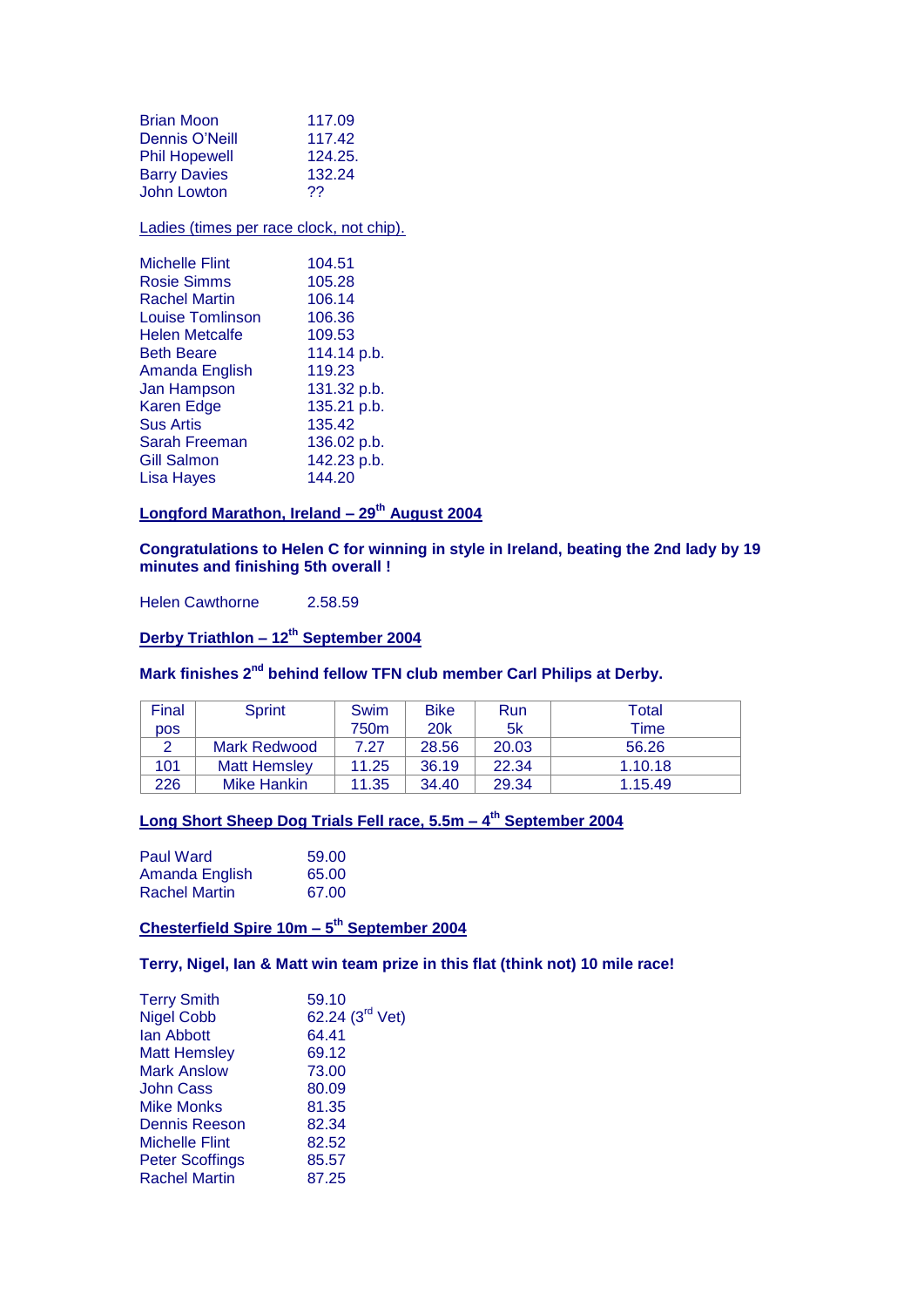| Amanda English       | 90.55 |
|----------------------|-------|
| Paul Ward            | 90.55 |
| <b>Phil Hopewell</b> | 97.55 |

#### **Crossdale 10k – 5 th September 2004**

| <b>James Butler</b>  | 44.38 |
|----------------------|-------|
| <b>Mark Davis</b>    | 45.07 |
| <b>Nigel Daniels</b> | 48.04 |
| <b>Dawn Hales</b>    | 52.28 |
| Jan Hampson          | 59.00 |
| <b>Karen Edge</b>    | 64.22 |
| <b>Sarah Freeman</b> | 65.37 |
| <b>Louise Connor</b> | 68.12 |
| <b>Colin Peet</b>    | 72.29 |

# **Armthorpe 10k – 30th August 2004**

Michelle Flint 48.30

# **Clumber Triathlon – 28th August 2004**

| Final      | Olympic             | Swim  | <b>Bike</b> | <b>Run</b> | $\tau$ otal $\;$ |
|------------|---------------------|-------|-------------|------------|------------------|
| <b>DOS</b> |                     | 1550m | 40k         | 10k        | Time             |
| 81         | <b>Stewart Lake</b> | 40.48 | .42         | 47.58      | 2.40.28          |

| Final | Sprint                 | Swim             | <b>Bike</b> | Run   | Total       |
|-------|------------------------|------------------|-------------|-------|-------------|
| pos   |                        | 750 <sub>m</sub> | <b>20k</b>  | 5k    | <b>Time</b> |
| 42    | <b>Kevin Humphreys</b> | 20.04            | 36.46       | 21.37 | 1.18.27     |
| 44    | <b>Paul Ward</b>       | 19.35            | 37.37       | 21.33 | 1.18.45     |
| 63    | <b>Mike Hankin</b>     | 20.20            | 36.19       | 25.37 | 1.22.16     |
| 113   | Amanda English         | 22.03            | 48.17       | 24.10 | 1.34.30     |

# **Newstead Abbey Dash 3m – 27th August 2004**

| 6<br>12<br>21<br>24<br>27 | lan Abbott<br>Stan Pascoe<br>Simon Nash<br><b>James Butler</b><br><b>Richard Mayes</b> | 16.35<br>17.02<br>17.42<br>18.13<br>18.23 |
|---------------------------|----------------------------------------------------------------------------------------|-------------------------------------------|
| 31                        | Mark Anslow                                                                            | 18.51                                     |
| 43                        | <b>Richard Hammond</b>                                                                 | 19.42                                     |
| 45                        | <b>Bob Hayes</b>                                                                       | 19.45                                     |
| 48                        | Dennis O'Neill                                                                         | 20.03                                     |
| 63                        | John Truscott                                                                          | 20.45                                     |
| 73                        | <b>Barry Stockton</b>                                                                  | 21.33                                     |
| 76                        | <b>Michelle Butler</b>                                                                 | 21.38                                     |
| 81                        | <b>Cam Davies</b>                                                                      | 21.57                                     |
| 84                        | <b>Rachel Martin</b>                                                                   | 22.05                                     |
| 86                        | <b>Michelle Flint</b>                                                                  | 22.09                                     |
| 91                        | Dawn Hales                                                                             | 22.29                                     |
| 94                        | Brian Moon                                                                             | 22.45                                     |
| 142                       | Sarah Freeman                                                                          | 27.01                                     |
| 143                       | Karen Edge                                                                             | 27.03                                     |
| 152                       | George Morana                                                                          | 28.42                                     |

# **Boundary Breeze Triathlon, Manchester - 22nd August 2004**

| <b>Tinor</b><br>паг | <b>SWIM</b> | <b>Bike</b> | Run              | υιαι                |
|---------------------|-------------|-------------|------------------|---------------------|
| <b>DOS</b>          | ,,,,,       | 20k         | mп<br><b>VIV</b> | 11 I I <del>U</del> |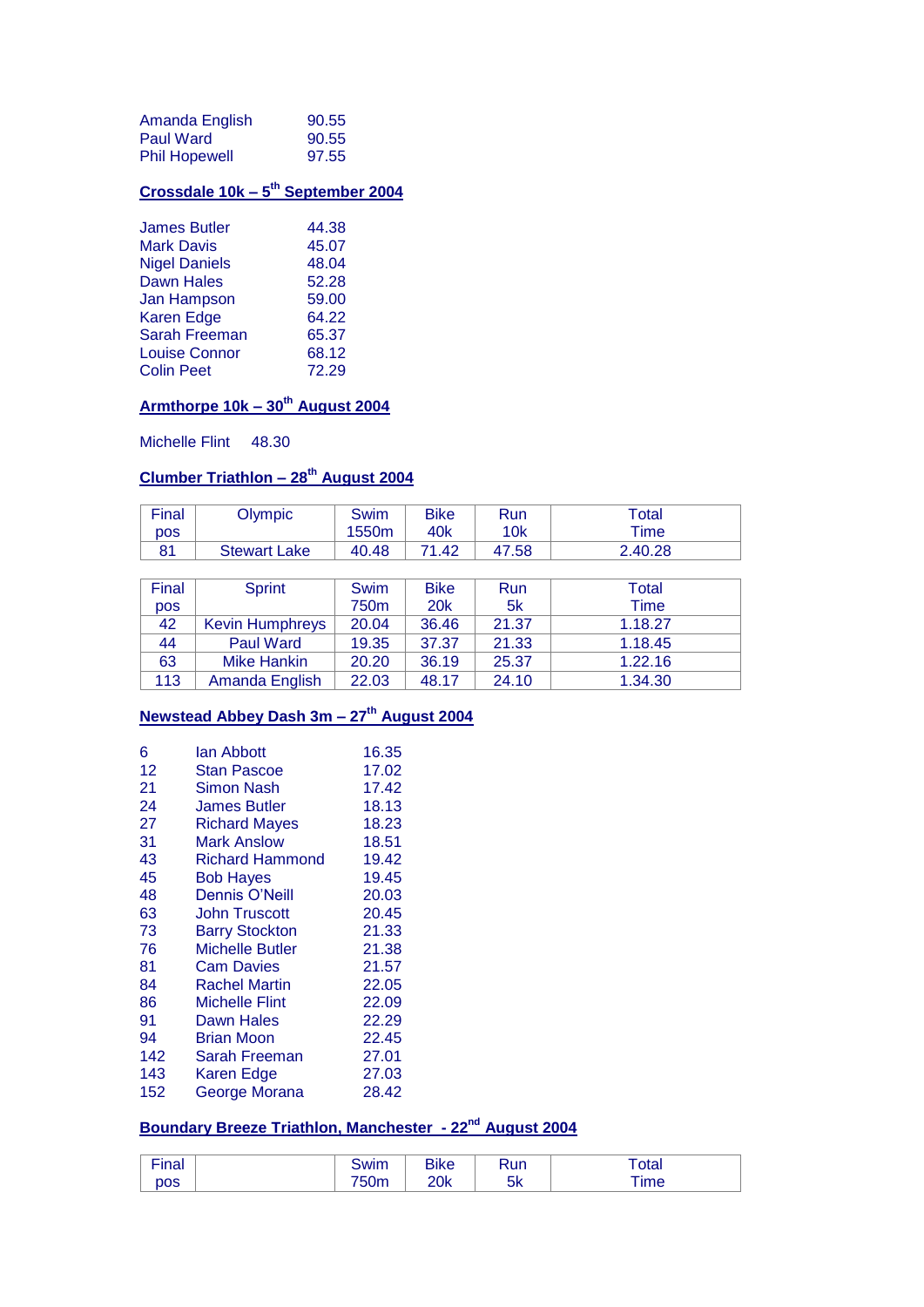| 107                                                                              | <b>Mike Hankin</b>                                                                                                                                                                                                                                                            | 16.15             | 40.14 | 25.33 |          | 1.22.02                                         |  |
|----------------------------------------------------------------------------------|-------------------------------------------------------------------------------------------------------------------------------------------------------------------------------------------------------------------------------------------------------------------------------|-------------------|-------|-------|----------|-------------------------------------------------|--|
|                                                                                  | <b>Notts Road Race Individual Placings 2004</b>                                                                                                                                                                                                                               |                   |       |       |          |                                                 |  |
| 1                                                                                | Alan Smith                                                                                                                                                                                                                                                                    | (Senior Champion) |       |       | 9        | Fliss Garland (2 <sup>nd</sup>                  |  |
| Veta(45)<br>2<br>4<br>6<br>$12 \overline{ }$<br>14<br>16<br>22<br>31<br>32<br>37 | Andy Wetherill (2 <sup>nd</sup> Senior, Vet Champion)<br><b>Terry Smith</b><br><b>Paul Newton</b><br><b>Martyn McHale</b><br>lan Abbott<br>Stuart Leblinski (2 <sup>nd</sup> V50)<br><b>Clive Greyson</b><br><b>James Butler</b><br><b>Bill Johnson</b><br><b>David Giles</b> |                   |       |       | 13<br>15 | <b>Michelle Flint</b><br><b>Michelle Butler</b> |  |
| 42<br>45<br>59<br>60<br>61<br>64<br>70<br>75                                     | <b>Mark Attenborough</b><br><b>Arthur Hancock</b><br><b>Andy Barkes</b><br><b>Paul Ward</b><br><b>Nigel Daniels</b><br><b>Kevin Humphreys</b><br><b>Bob Hickling</b><br><b>Phil Hopewell</b>                                                                                  |                   |       |       |          |                                                 |  |

#### **Newark Notts Road Race League, 5.7m – 20th August 2004**

#### **Redhill's senior men are Notts Road Race Champions!**

Redhill returned from the last race of the series with success on the night with Alan winning the race and also with series individual & team success. Individual series awards - Alan Smith Overall Champion, Andrew Wetherill 2<sup>nd</sup> senior & 1<sup>st</sup> Vet40, Stuart Leblinski 2<sup>nd</sup> V50, Fliss Garland 2<sup>nd</sup> Vet45. Team series awards - Senior men "Champions", Vet Men 2<sup>nd</sup> & Senior Ladies 3<sup>rd</sup>.

- 1 Alan Smith 22 Fliss Garland<br>4 Andy Wetherill 31 Michelle Flint
- 4 Andy Wetherill 31<br>
7 Paul Newton 33
- 
- 
- 12 Mark Yates 60 Sue Revill
- Julian Richardson 64 Sarah Freeman
- 22 Lee Stubbs 69 Louise Connor
- 24 Martyn McHale
- Stan Pascoe
- 28 Ian Abbott<br>40 Clive Grevs
- 40 Clive Greyson<br>44 Simon Nash
- Simon Nash
- Stuart Leblinski
- James Butler
- Richard Mayes
- Mark Attenborough
- Matt Hemsley
- Ian Hales David Giles
- Bill Johnson
- Geoff Jackson
- Andy Barks
- Mark Davies
- Bob Hayes
- Arthur Hancock
- 
- 
- Paul Newton 33 Rachel Martin
- Terry Smith 36 Michelle Butler
	-
	-
	-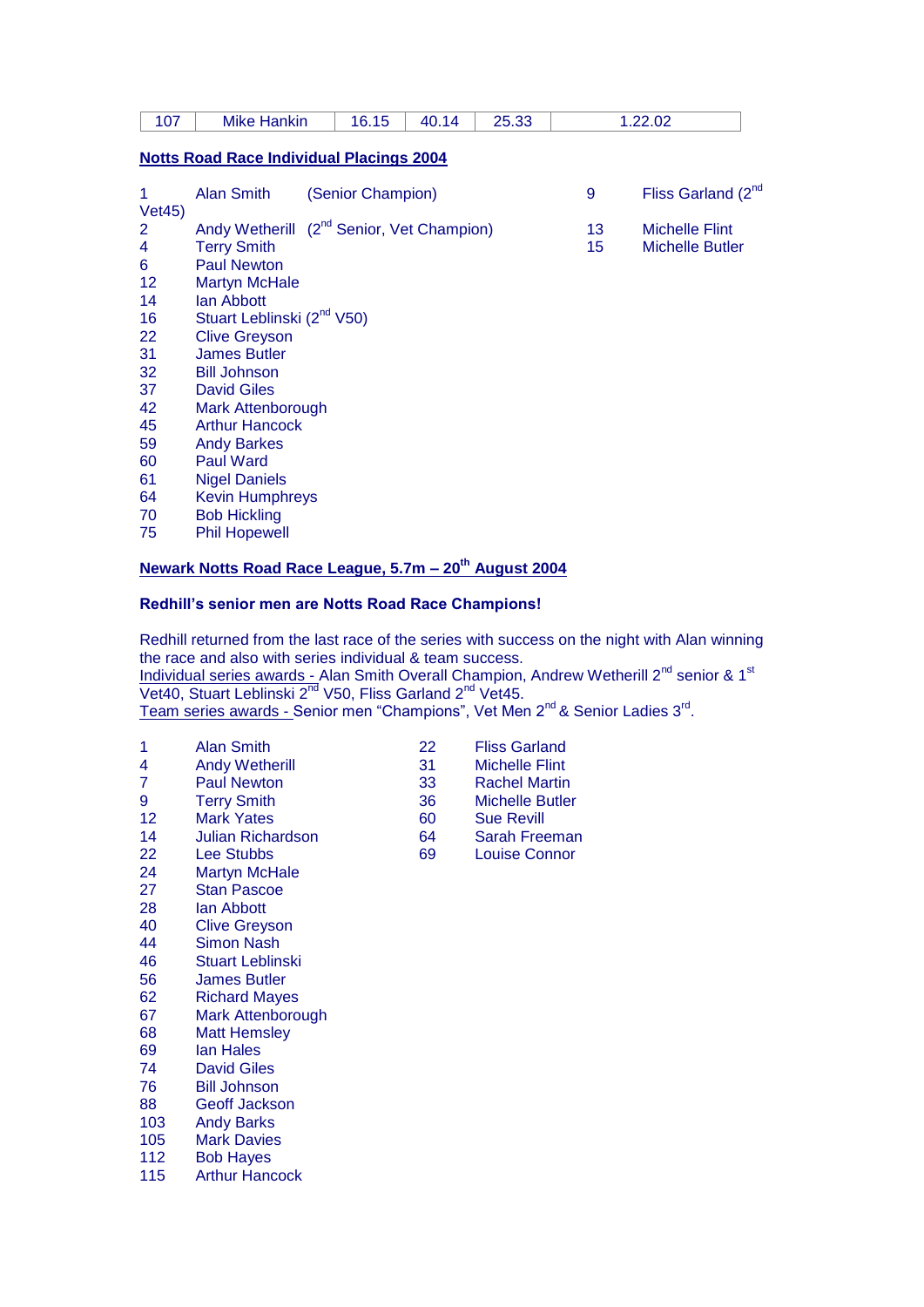- 124 Paul Ward
- 134 Nigel Daniels
- 146 Kevin Humphreys
- 150 Phil Wombwell
- 151 Barry Stockton
- 160 Bob Hickling
- 162 Cam Davies<br>166 Brian Moon
- 166 Brian Moon<br>173 Phil Hopewe
- 173 Phil Hopewell<br>177 Alan McCarthe
- Alan McCarthey

#### **Great Yarmouth ½ marathon – 8 th August 2004**

#### **Helen C wins ladies race!**

Helen Cawthorne  $87.58$  (1<sup>st</sup> lady)

### **Jagermaster 10k – 13th August 2004**

| <b>Paul Newton</b>      | 37.43 |
|-------------------------|-------|
| Simon Nash              | 39.35 |
| Mark Attenborough       | 40.51 |
| <b>Matt Hemsley</b>     | 41.12 |
| Geoff Jackson           | 42.56 |
| <b>Arthur Hancock</b>   | 43.31 |
| <b>Stewart Lake</b>     | 43.58 |
| <b>Andy Barks</b>       | 44.17 |
| <b>Paul Ward</b>        | 45.58 |
| Dennis O'Neill          | 46.47 |
| <b>Andy Phillips</b>    | 46.59 |
| <b>Rachel Martin</b>    | 47.38 |
| <b>Kevin Humphreys</b>  | 48.02 |
| <b>Barry Stockton</b>   | 50.20 |
| <b>Dennis Reeson</b>    | 50.22 |
| <b>Cam Davies</b>       | 51.19 |
| <b>Liz Green-Davies</b> | 51.53 |
| Amanda English          | 54.11 |
| Sarah Freeman           | 60.02 |

#### **Newark ½ marathon – 8 th August 2004**

| <b>Mark Yates</b>    | 83.50  |
|----------------------|--------|
| Julian Richardson    | 84.00  |
| <b>Nigel Daniels</b> | 111.29 |
| <b>Andy Stredder</b> | 114.15 |
| <b>Rachel Martin</b> | 129.16 |
|                      |        |

#### **National Triathlon Team relays, Holme P – 7 th August 2004**

In a capacity field of 200 teams with over 50 more being rejected long before the day, Redhill's debutants scored a satisfying win over other Redhill members running under the TFN Vet club banner to win by a mere 48 seconds in just under 4 hours of racing. Going into the run section in 33.5 degrees of heat with a 3  $\frac{1}{2}$  minute lead, Redhills finest (?) saw this lead evaporate within the 1<sup>st</sup> 2 legs, Paul Ward then clawed back the  $3^{rd}$  leg arrears leaving both teams within 5 seconds of each other, as Kevin Squires & his TFN rival battled it out over the final 5k, Kevin crossing the line to claim the honours.

| Final | <b>Team Relays</b>   | Swim            | <b>Bike</b>                 | Rur           |
|-------|----------------------|-----------------|-----------------------------|---------------|
| pos   |                      | x 500m          | x 15k                       | ں ہ           |
| 100   | <b>Redhill (inc)</b> | 10 T.O<br>טו.∪+ | 35.23<br>$\sim$ -00. $\sim$ | $\Omega$<br>. |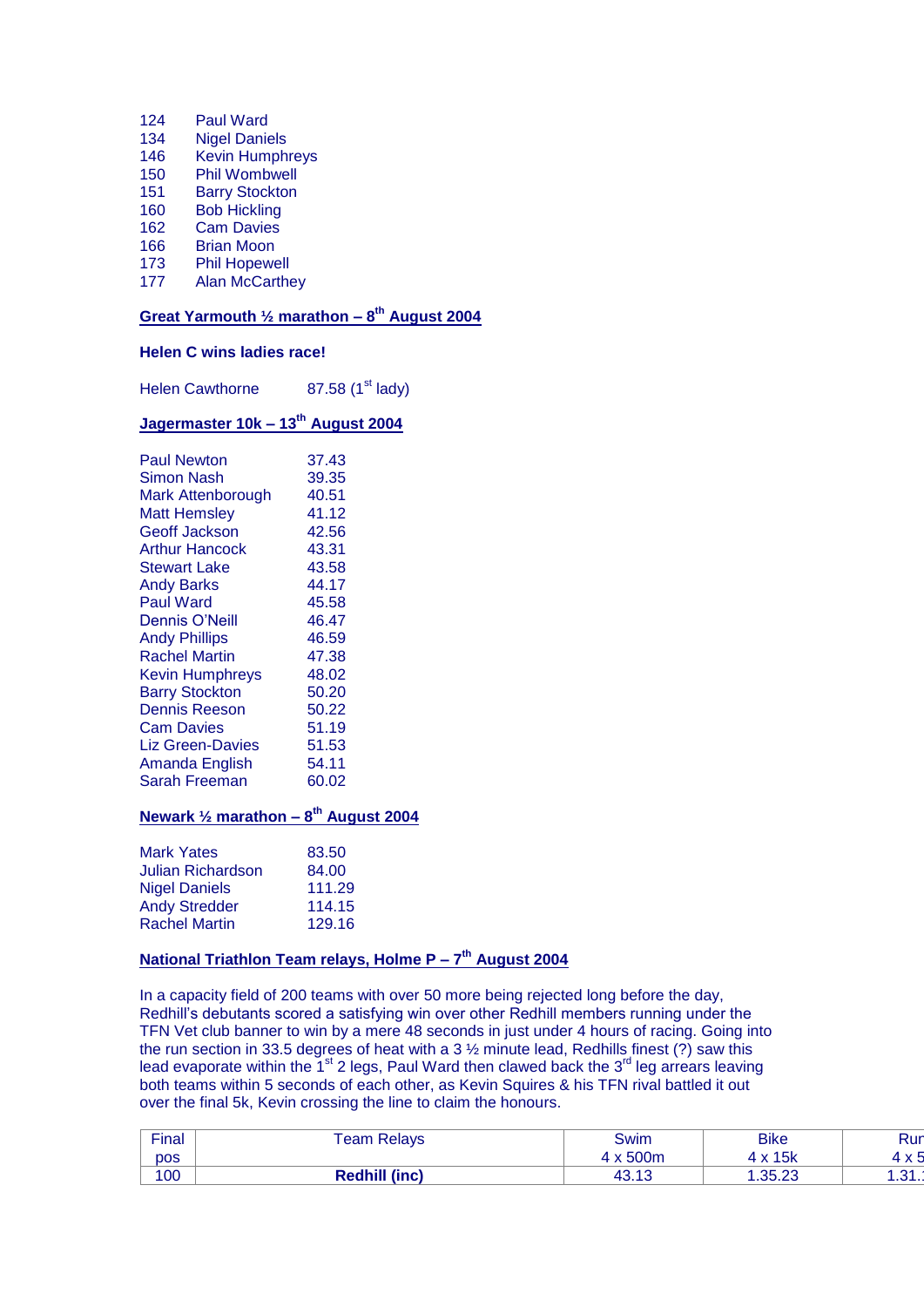|     | Kevin Squires, Mike Hankin & Paul Ward |       |         |        |
|-----|----------------------------------------|-------|---------|--------|
| 102 | <b>TFN Vets (inc)</b>                  | 44.59 | 1.37.08 | 1.28.1 |
|     | Kevin Humphreys & Cam Davies           |       |         |        |
| 128 | <b>TFN Ladies (inc)</b>                | 39.00 | 1.42.16 | .35.   |
|     | ∟isa Tarry                             |       |         |        |

In the Team Time Trial Mark Redwood lead his team around the entire bike leg, allowing the other 3 team members to run to  $3<sup>rd</sup>$  place in this competition.

| Final | <b>Time Trial</b><br>Team i | Swim | <b>Bike</b> | Rur  |
|-------|-----------------------------|------|-------------|------|
| pos   |                             | 500m | 15k         | 6.5k |
|       | <b>TFN</b> (inc)            | 8.48 | 21.07       | 20.4 |
|       | Mark Redwood                |      |             |      |

#### **Hucknall 10k – 1 st August 2004**

# **Sandra is 3rd lady & Nigel retains his V60 title for the 4th year running!**

| 12  | <b>Clive Greyson</b>  | 38.30                       |
|-----|-----------------------|-----------------------------|
| 21  | <b>Mark Anslow</b>    | 40.06 p.b.                  |
| 24  | Matt Hemsley          | 40.19 p.b.                  |
| 26  | <b>Paul Barratt</b>   | 40.27 p.b.                  |
| 28  | <b>Dave Giles</b>     | 40.49 p.b.                  |
| 41  | Sandra Scheider       | 42.36 p.b. (3rd lady)       |
| 45  | <b>Bob Hayes</b>      | 43.20                       |
| 49  | <b>Paul Ward</b>      | 43.44 p.b.                  |
| 51  | <b>Andy Barkes</b>    | 44.11                       |
| 52  | <b>John Cass</b>      | 44.29                       |
| 56  | <b>Nigel Daniels</b>  | 45.05 (1 <sup>st</sup> V60) |
| 71  | <b>Bob Hicking</b>    | 47.20                       |
| 74  | <b>John Truscott</b>  | 47.59                       |
| 75  | <b>Michelle Flint</b> | 48.09                       |
| 89  | Dennis Reeson 49.52   |                             |
| 99  | <b>Cam Davies</b>     | 50.50                       |
| 108 | <b>Phil Hopewell</b>  | 51.33                       |
| 111 | Liz Green Davies      | 51.48                       |
| 161 | Lisa Coleman          | 64.55                       |
| 162 | Lynn Cowie            | 65.57                       |
|     |                       |                             |

# **Notts AC 5 – 30th July 2004**

# **Andy is 2nd overall and 1st Vet in this 2 ½ lap event!**

| 2   | <b>Andy Wetherill</b>   | 26.03      |
|-----|-------------------------|------------|
| 9   | <b>Paul Newton</b>      | 27.45      |
| 29  | lan Abbott              | 29.32      |
| 48  | <b>Bill Johnson</b>     | 31.52      |
| 63  | Geoff Jackson           | 32.40      |
| 65  | Mark Attenborough       | 32.42 p.b. |
| 82  | <b>Dennis O'Neill</b>   | 34.06 p.b. |
| 126 | <b>Andy Phillips</b>    | 36.33 p.b. |
| 153 | <b>Cam Davies</b>       | 38.45 p.b. |
| 185 | <b>Liz Green Davies</b> | 41.44 p.b. |
| 229 | <b>Carl Neal</b>        | 46.34      |
|     |                         |            |

# **Heanor 5 – 30th July 2004**

| 4  | <b>Terry Smith</b>   | 27.53 |
|----|----------------------|-------|
| 86 | <b>Dennis Reeson</b> | 41.06 |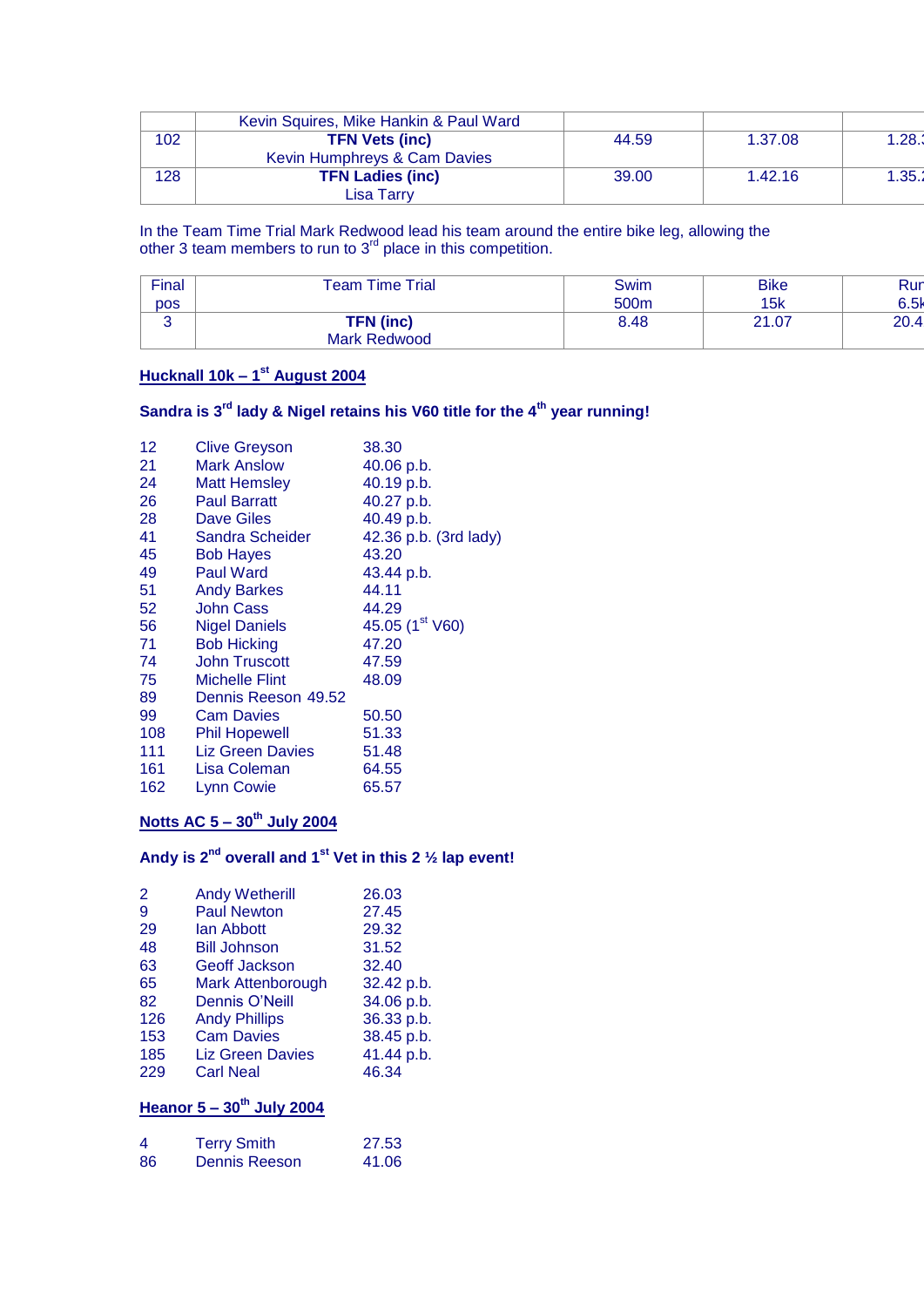# **Sherwood (Epperstone 10m time trial) – 27th July 2004**

Paul Ward 26.33

# **Eckington 10m – 25th July 2004**

Mark Attenborough 69.06

#### **Milton Keynes triathlon – 25th July 2004**

|                        | Swim<br>1500m |      | <b>Bike</b><br>25m | то   | Run<br>10k | Total<br>$\tau$ ime |
|------------------------|---------------|------|--------------------|------|------------|---------------------|
| <b>Stuart Lake</b>     | 30.00         | 1.46 | 71.38              | 0.54 | 45.10      | 2.29.28             |
| <b>Kevin Humphrevs</b> | 28.00         | 1.31 | 75.09              | 1.15 | 49.08      | 2.35.03             |

#### **Hatfield Triathlon – 25th July 2004**

| Final      |                      | Swim             | <b>Bike</b> | Run   | Total   |
|------------|----------------------|------------------|-------------|-------|---------|
| <b>DOS</b> |                      | 750 <sub>m</sub> | 20k         | 5k    | Time    |
| 43         | <b>Kevin Squires</b> | 15.25            | 45.18       | 18.45 | 1.19.28 |
| -57        | <b>Mike Hankin</b>   | 16.20            | 42.43       | 24.57 | 1.24.00 |

### **Sherwood (Epperstone 10m time trial) – 20th July 2004**

Paul Ward 26.51

#### **Pride Park relays, Derby - 19th July 2004**

| <b>Andy Wetherill</b><br>lan Abbott<br><b>Leigh Stubbs</b><br><b>Paul Newton</b>     | 9:50<br>10:50<br>10:46<br>10:20              | $(4^{th})$ |
|--------------------------------------------------------------------------------------|----------------------------------------------|------------|
| <b>Clive Greyson</b><br><b>Chris Middleton</b><br><b>Clive Greyson</b><br>lan Abbott | 11:11 $(19^{th})$<br>13:47<br>11:37<br>11:17 |            |

#### **Spalding Traithlon – 18th July 2004**

| Final      |                        | <b>Swim</b> | <b>Bike</b>     | <b>Run</b> | <b>Total</b> |
|------------|------------------------|-------------|-----------------|------------|--------------|
| <b>pos</b> |                        | 400m        | 13 <sub>m</sub> | 3m         | Time         |
| 2          | Mark Redwood           | 5.45        | 31.20           | 17.07      | 54.27        |
| 69         | <b>Kevin Humphreys</b> | 9.23        | 36.59           | 21.43      | 1.08.05      |
| 89         | <b>Simon Nash</b>      | 11.13       | 39.23           | 19.35      | 1.10.11      |
| 91         | <b>Paul Ward</b>       | 9.15        | 39.33           | 21.34      | 1.10.22      |
| 105        | <b>Matt Hemsley</b>    | 11.13       | 40.40           | 19.27      | 1.11.20      |
| 116        | <b>Mike Hankin</b>     | 9.43        | 37.12           | 25.39      | 1.12.34      |
| 172        | <b>Dave Tetley</b>     | 13.57       | 43.20           | 20.25      | 1.17.42      |
| 224        | Amanda English         | 10.49       | 46.47           | 25.58      | 1.23.34      |
| 251        | <b>Phil Hopewell</b>   | 15.39       | 47.39           | 25.22      | 1.28.40      |

#### **Worksop Notts Road Race Team Standings**

#### Series Overall Standings

Senior men 1 Redhill 237, 2 Notts AC 638, 3 Mansfield 988, 6 Redhill B 1303, 8 Redhill C 2235, 13 Redhill D 2859, 17 Redhill E 3632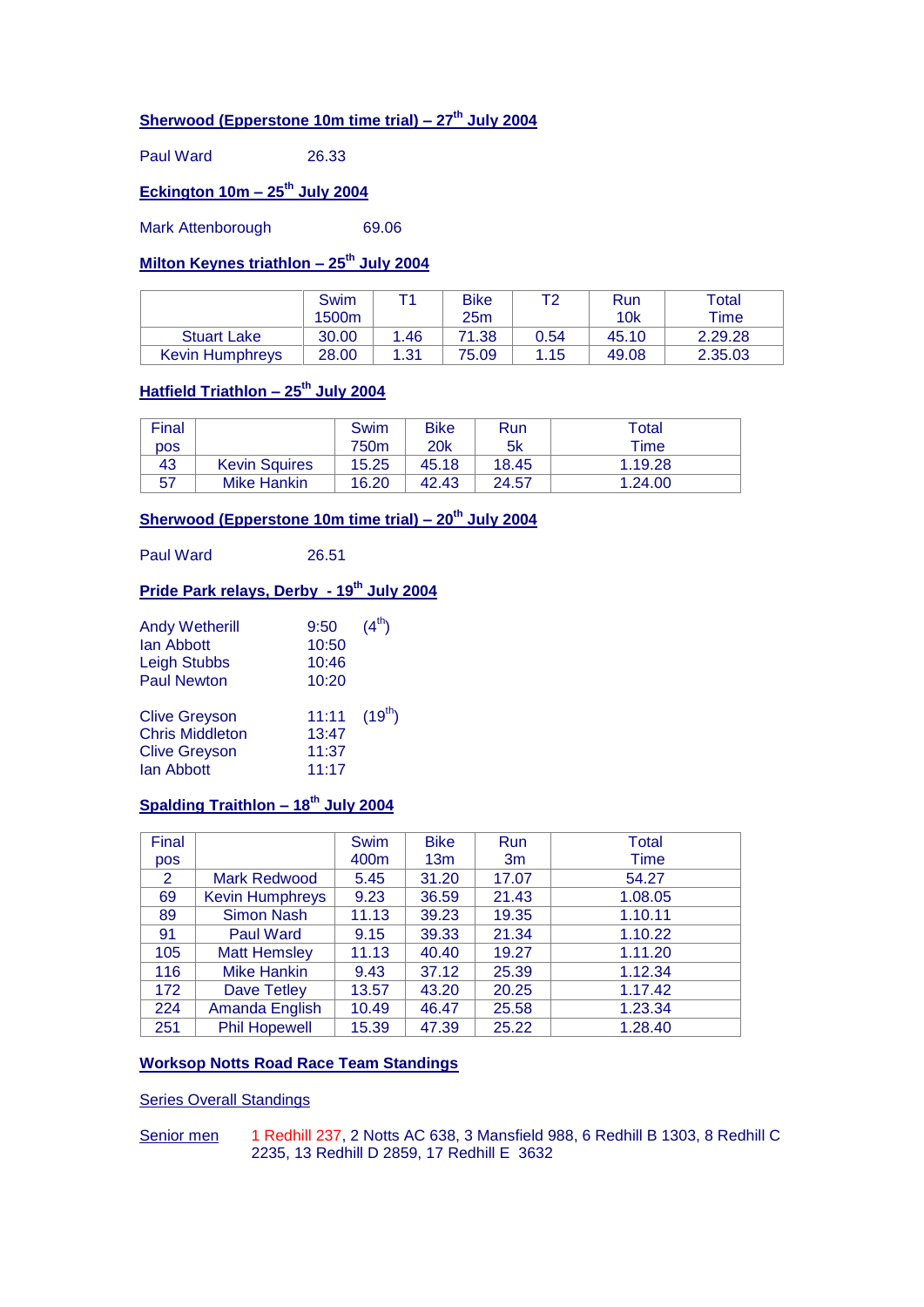Vet Men 1 Mansfield 199, 2 Redhill 514, 3 Worksop 626

- Senior Ladies 1 Sutton 109, 2 Notts AC 118, 3 Redhill 121, 4 Worksop 237, 5 Mansfield 264, 8 Redhill B 539, 10 Redhill C 687
- Vet Ladies 1 Mansfield 286, 2 Holme P 311, 3 Southwell 372

Race 4 Team Results

Senior men 1 Redhill 91, 2 Mansfield 161, 3 Notts AC 180, 4 Long Eaton 297, 5 Worksop 344 6 Redhill B 423, 12 Redhill C 651, 17 Redhill D 855 18 Redhill E 1010,

Vet Men 1 Mansfield 46, 2 Redhill 85, 3 Worksop 139, 4 Holme P 270

Senior Ladies 1 Redhill 19, 2 Sutton 23, 3 Worksop 42, 4 Notts AC 66, 7 Redhill B 90, 10 Redhill C 141

Vet Ladies 1 Southwell 63, Sutton 66, Holme P 70, Mansfield 89

#### **Worksop Notts Road Race League, 5.4m – 14th July 2004**

#### **Helen & Alan claim individual victories at Worksop ! Redhill's senior ladies and men also win leaving the men a step closer to the league title !**

| 1   | <b>Alan Smith</b>        | 1  | <b>Helen Burrell</b>   |
|-----|--------------------------|----|------------------------|
| 2   | <b>Andy Wetherill</b>    | 4  | <b>Helen Cawthorne</b> |
| 5   | <b>Paul Newton</b>       | 14 | <b>Fliss Garland</b>   |
| 6   | <b>Terry Smith</b>       | 23 | <b>Michelle Butler</b> |
| 16  | <b>Julian Richardson</b> | 28 | <b>Michelle Flint</b>  |
| 19  | <b>Martyn McHale</b>     | 39 | <b>Lisa Tarry</b>      |
| 24  | <b>Stan Pascoe</b>       | 42 | <b>Pearl Dixon</b>     |
| 29  | lan Abbott               | 48 | <b>Beth Beare</b>      |
| 34  | <b>Lee Stubbs</b>        | 51 | <b>Rachel Martin</b>   |
| 39  | <b>Clive Greyson</b>     | 62 | <b>Ruth Sturt</b>      |
| 40  | <b>Stuart Leblinski</b>  | 76 | <b>Lisa Coleman</b>    |
| 51  | <b>Aidan Linskill</b>    |    |                        |
| 75  | <b>Bill Johnson</b>      |    |                        |
| 85  | Mark Attenborough        |    |                        |
| 86  | <b>James Butler</b>      |    |                        |
| 87  | <b>Mark Anslow</b>       |    |                        |
| 90  | <b>Geoff Jackson</b>     |    |                        |
| 97  | <b>Dave Giles</b>        |    |                        |
| 104 | <b>Andy Stredder</b>     |    |                        |
| 106 | <b>Arthur Hancock</b>    |    |                        |
| 124 | <b>Dennis O'Neill</b>    |    |                        |
| 130 | <b>Bob Hayes</b>         |    |                        |
| 138 | <b>Nigel Daniels</b>     |    |                        |
| 140 | <b>John Cass</b>         |    |                        |
| 141 | <b>Mark Davis</b>        |    |                        |
| 142 | <b>Andy Barks</b>        |    |                        |
| 143 | <b>Pat McGovern</b>      |    |                        |
| 151 | <b>Paul Ward</b>         |    |                        |
| 153 | <b>Andy Phillips</b>     |    |                        |
| 156 | <b>Mike Monks</b>        |    |                        |
| 166 | <b>Bob Hickling</b>      |    |                        |
| 171 | <b>Kevin Humphreys</b>   |    |                        |
| 174 | <b>Pete Scoffings</b>    |    |                        |
| 190 | <b>Phil Hopewell</b>     |    |                        |
| 193 | <b>Barry Davies</b>      |    |                        |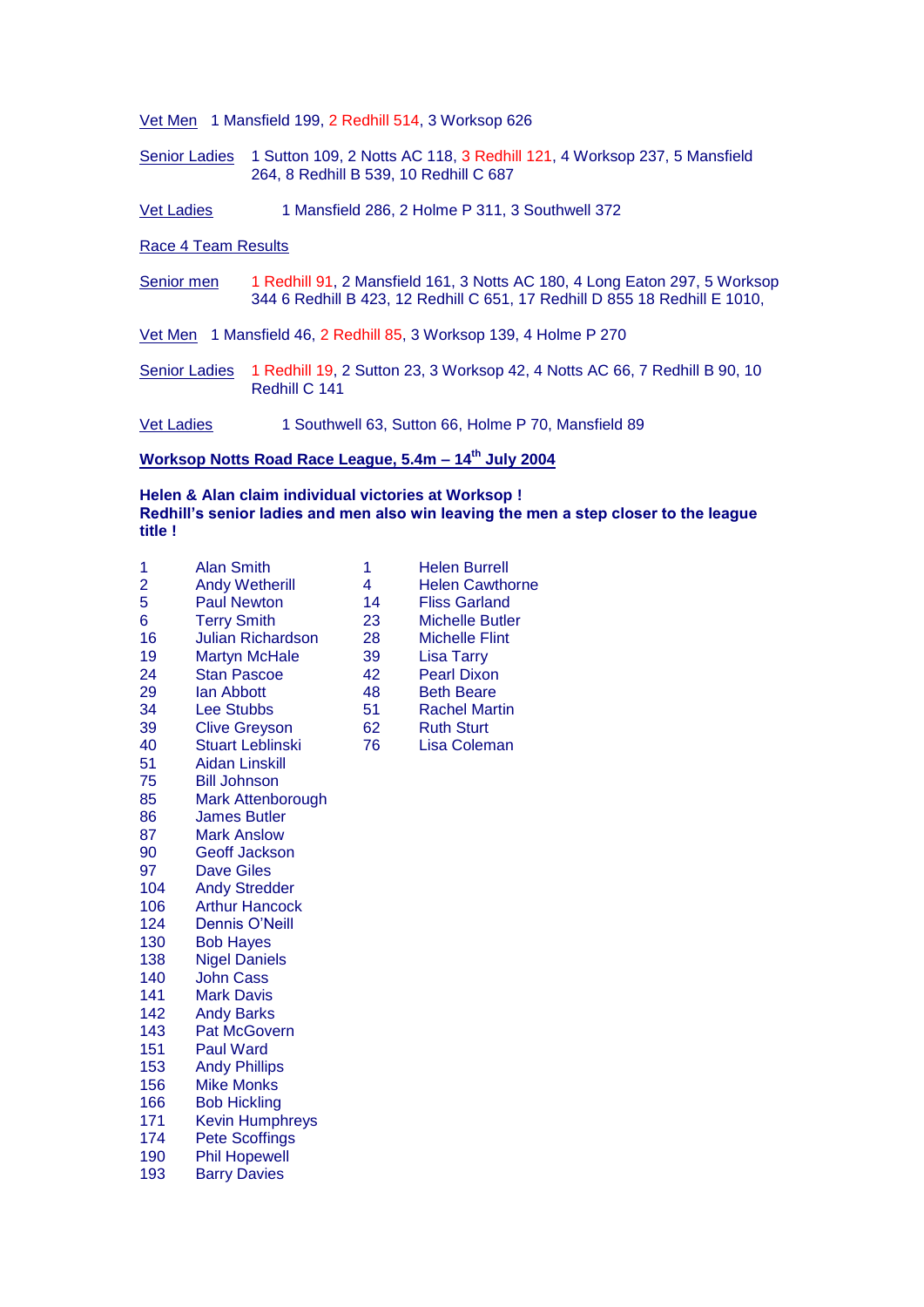198 Mike Clifford

203 Carl Neale

# **Sherwood (Epperstone 10m time trial) – 13th July 2004**

| <b>Andy Proffitt</b> | 20.58 |
|----------------------|-------|
| <b>Mike Hankin</b>   | 26.35 |

# **Notfast 10k – 11th July 2004**

| <b>Barbara Stephens</b> | 42.02 |
|-------------------------|-------|
| <b>Bob Hayes</b>        | 43.51 |
| <b>Andrew Phillips</b>  | 46.48 |
| <b>Cam Davies</b>       | 47.35 |
| <b>Dennis Reeson</b>    | 50.12 |
| <b>Liz Green-Davies</b> | 52.33 |
| Gill Salmon             | 57.38 |

### **Ripon Triathlon – 10th July 2004**

| Final      |                        | Swim  | <b>Bike</b> | <b>Run</b> | Total   |
|------------|------------------------|-------|-------------|------------|---------|
| <b>DOS</b> |                        | 1500m | 26m         | 10k        | ™e      |
| 127        | <b>Kevin Humphreys</b> | 29.52 | 77.05       | 48.47      | 1.35.44 |

#### **Tara Kinder (Elvaston castle) 10k – 9 th July 2004**

#### **Helen Burrell wins at Elvaston !**

Helen Burrell 37.35

#### **Redhill Round the Lake Relay, 1.1m – 7 th July 2004**

| Lee Stubbs<br>Jan Hampton<br><b>Cam Davis</b><br><b>James Butler</b><br><b>Dave Giles</b>                   | 9.09<br>7.20<br>6.14<br>6.19                                            | 5.47 (1 <sup>st</sup> 34.49) Martyn McHale<br><b>Lynn Cowie</b><br><b>Michelle Butler</b><br>lan Abbott<br><b>Mark Attenborough</b> | 5.53 $(2^{nd} 35.39)$<br>9.30<br>7.36<br>6.03<br>6.37  |
|-------------------------------------------------------------------------------------------------------------|-------------------------------------------------------------------------|-------------------------------------------------------------------------------------------------------------------------------------|--------------------------------------------------------|
| Aidan Linskill<br>Karen Edge<br><b>Andrew Phillips</b><br><b>Stan Pascoe</b><br>Dave Tetley                 | 6.08 $(3^{rd} 36.20)$ Bob hayes<br>9.27<br>7.35<br>6.04<br>7.06         | Jan Salmon<br><b>Kevin Squires</b><br><b>Trev Onions</b><br><b>Kevin Humphreys</b>                                                  | 7.14 $(4^{th} 36.39)$<br>9.00<br>6.24<br>6.52<br>7.09  |
| <b>Terry Smith</b><br><b>Louise Connor</b><br><b>Phil Hopewell</b><br><b>Simon Nash</b><br><b>John Cass</b> | 5.49 (5 <sup>th</sup> 37.02) Alan Smith<br>9.53<br>7.41<br>6.26<br>7.13 | Sarah Freeman<br>Dave Musgrave<br><b>Matt Hemsley</b><br><b>Mark Davis</b>                                                          | 5.33 ( $6^{th}$ 38.07)<br>9.49<br>9.20<br>6.33<br>6.52 |
| <b>Paul Newton</b><br><b>Nancy Loose</b><br>Liz Green Davis<br><b>Andy Stredder</b><br><b>Bob Hickling</b>  | 10.09<br>8.24<br>6.30<br>7.35                                           | 5.38 (7 <sup>th</sup> 38.16) Julian Richardson<br><b>L</b> Potts<br>Lisa Coleman<br>Dave Walsh<br><b>Nigel Daniels</b>              | 6.00 $(8^{th} 39.25)$<br>9.37<br>9.00<br>6.45<br>8.03  |

#### **Sherwood (Epperstone 10m time trial) – 6 th July 2004**

Andy Proffitt 21.52 Kevin Humphreys 26.50 p.b.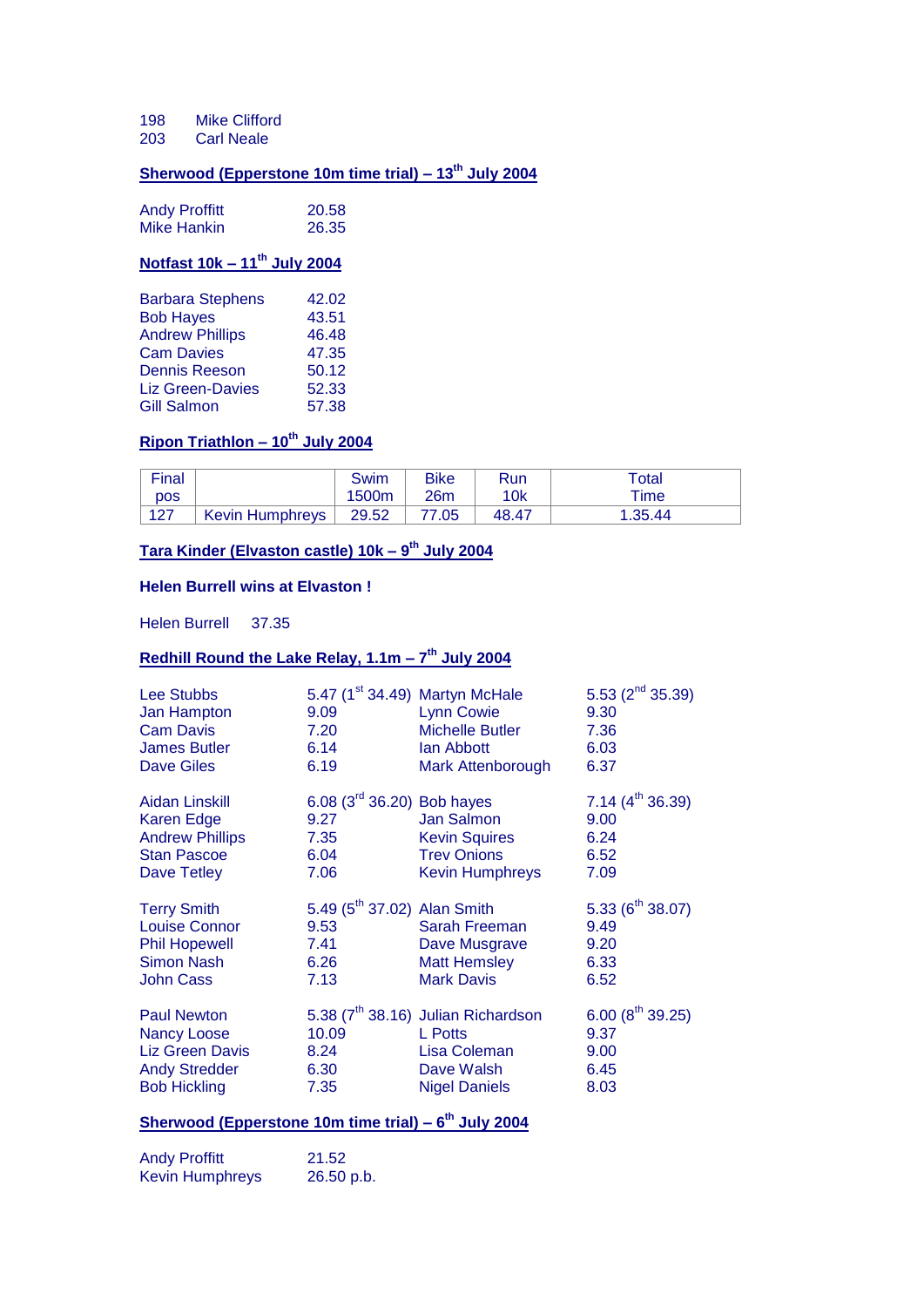Paul Ward 27.30 p.b.

#### **Midland Vets 10k Championship 2004 – 4 th July 2004**

#### **Andy wins race & with it the Midland Vets 10k Championship, Bill wins Vet 60 Gold & Andy together with Martyn & Kevin take Midland Vet 10k team Silver!**

- 1 Andy Wetherill (Midland V40 Gold)<br>10 Matyn McHale
- 10 Matyn McHale<br>26 Kevin Squires
- Kevin Squires<br>Bill Johnson

35 Bill Johnson (Midland V60 Gold)

#### **Mansfield ½ marathon 4th July 2004**

# **Helen C takes 2nd at Mansfield !**

| lan Abbott             | 83.42                        |
|------------------------|------------------------------|
| <b>Helen Cawthorne</b> | 87.10 (2 <sup>nd</sup> lady) |
| <b>Matt Hemsley</b>    | 92.24                        |
| <b>James Butler</b>    | 92.58                        |
| <b>Pete Hamilton</b>   | 101.40                       |
| Mark Attenborough      | 102.18                       |
| <b>Nigel Daniels</b>   | 102.18                       |
| <b>Andy Stredder</b>   | 102.30                       |
| <b>Rosie Simms</b>     | 102.34 p.b.                  |
| <b>Bob Hickling</b>    | 105.12                       |
| <b>Michelle Flint</b>  | 107.43                       |
| Dennis Reeson          | 108.06                       |
| <b>Rachel Martin</b>   | 111.52                       |
| Mark Taylor            | 118.11                       |
|                        |                              |

#### **Market Bosworth Terrapin Triathlon – 4th July 204**

| Final |           | Swim  | Bike  | Run   | $\tau$ otal     |
|-------|-----------|-------|-------|-------|-----------------|
| DOS   |           | 750m  | 21k   | 5k    | $\mathsf{Time}$ |
| 94    | Cam Davis | 18.06 | 43.46 | 24.37 | .26.29          |

#### **Heritage series, Overall placings 2004**

ladies senior

- 11 Michelle Butler
- 16 Rachel Martin
- 19 Ruth Sturt<br>49 Lisa Colem
- Lisa Coleman
- ladies vets
- 3 Michelle Flint
- 16 Liz Green Davis<br>22 Suzi Artis Suzi Artis
- 

#### men senior

- 5 Steve Humber
- 11 James Butler
- 12 Richard Hammond<br>20 Andy Stredder
- **Andy Stredder**
- men vet 40
- 9 Kevin Squires<br>20 Mark Attenbor
- Mark Attenborough
- 45 Andy Phillips
- 49 Cam Davis
- 53 Mark Taylor
- men vet 50